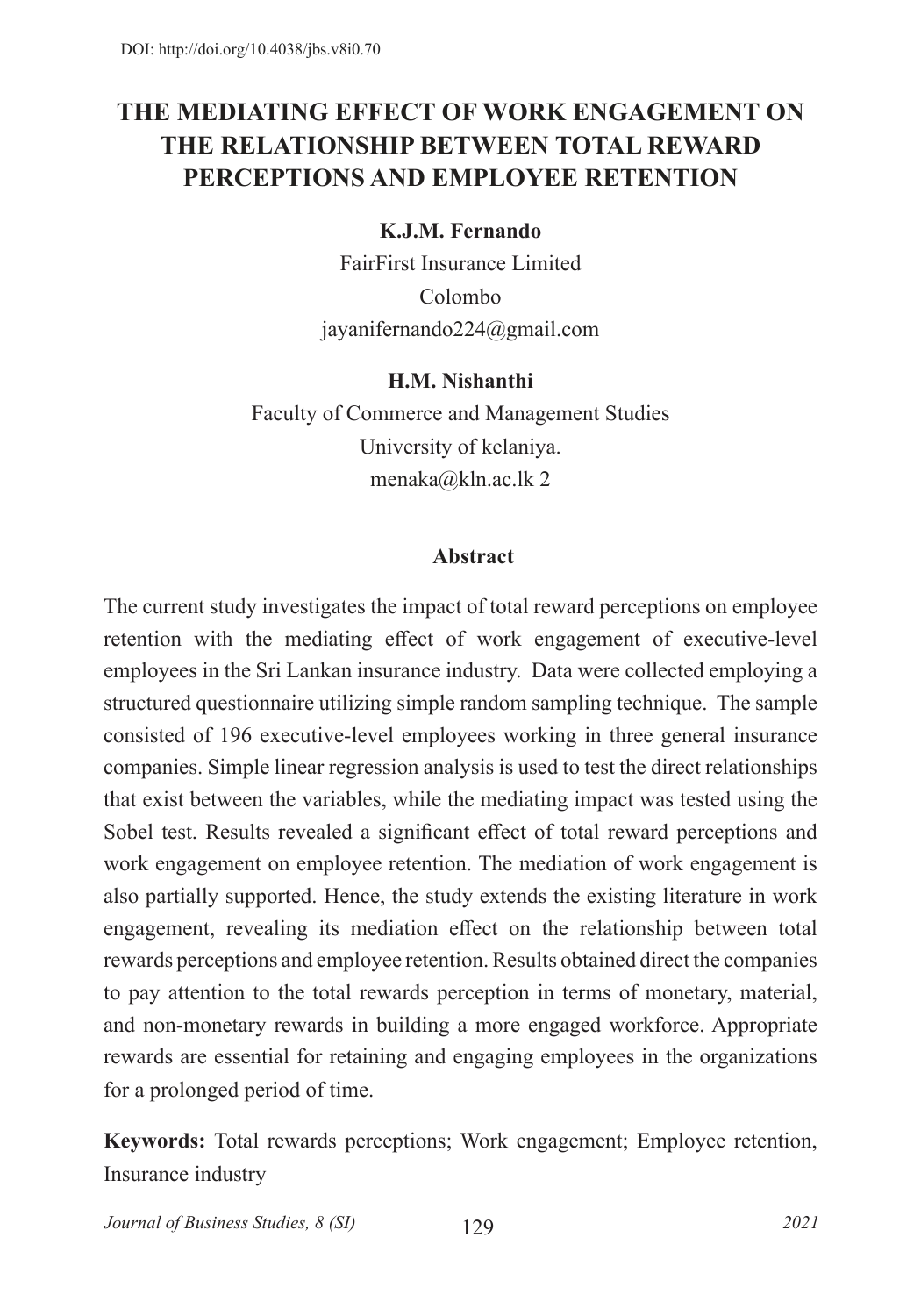### **1. Introduction**

Today, the labour market has developed and entered a new era with innovation, knowledge development, globalization, and increased competition (Sheehan, 2012). In this competitive business environment, employee retention has become a real challenge as employers now begin to realize the value of the employees in their organizations (Dhanalakshmi, Gurunathan& Vijayakumar, 2016). The main goal of employee retention is to prevent competent employees from leaving the organization (Bansal, 2014). However, research has shown that it is quite easy to recruit people, whereas retaining them is much more challenging (Fahim, 2018). According to Ross (2012), the retention war starts at the recruitment stage, where the employers will look for employees whose talents and interests match the organization's short-term and long-term needs. Hence, retention can be a complex concept, and there is no single way to keep the employees with the organizations (Sinha & Sinha, 2012).

A critical area in human resource management that has been seen to affect an employee's motivation to join, learn and stay with an organization is compensation and rewards (Medcof & Rumpel, 2007). Employees want to be appreciated for their efforts in work and expect a fair return for that effort. Total rewards is a new deviation of rewards as it includes "everything that employees value in the employment relationship" (O'Neal, 1998, p. 6). It consists of financial rewards such as salary, incentive pay, stock options and benefits and non-financial rewards such as training and growth opportunities, challenging work, feedback and appreciation for work and work arrangements that support work-life balance (Heneman &Tansky, 2002; Medcof&Rumpel, 2007). However, according to De Gieter, De Cooman, Pepermans, Caers, Du Bois and Jegers, (2006) total rewards include three categories such as financial rewards, material rewards, and psychological rewards. Financial rewards include all monetary payments, material rewards include benefits, training and growth opportunities and other category includes psychological rewards such as recognition. Hence, the total rewards system is seen as a way of enriching rewards and recognition practices that help employee well-being and organizational performance (JiangJiang, Xiao, Qi & Xiao, 2009; Hulkko-Nyman,Sarti, Hakonen & Sweins, 2012).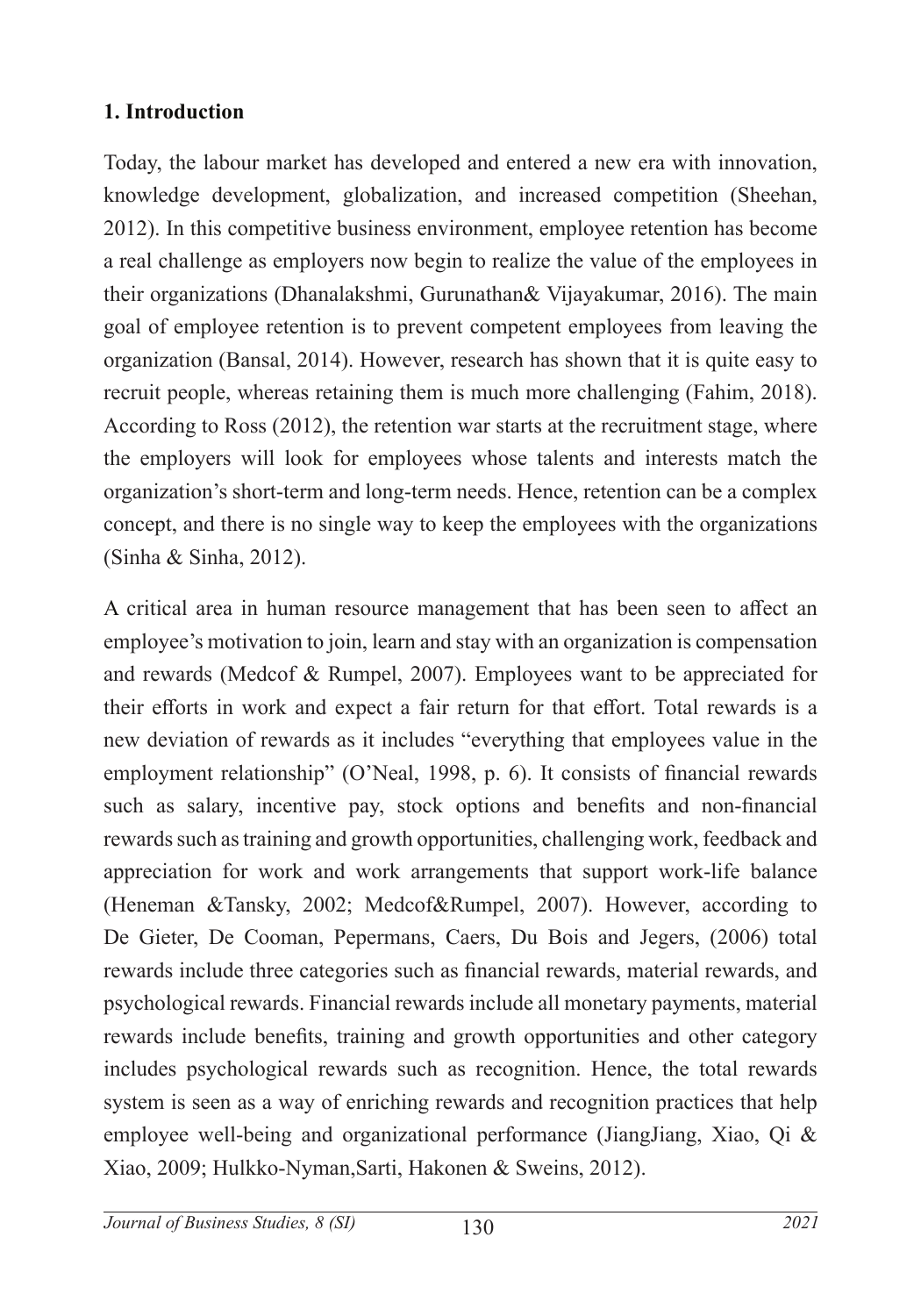In organizational reward model, employee engagement is seen as a driving force that encourages employees' positive attitude at work which helps the employees to overcome stress and burnout and feel happy for completing the assigned task at the workplace (Saks, 2006; Crawford, Rich, Buckman & Bergeron, 2014). The very first conceptual definition for engagement was by Kahn (1990, p. 700). It explains engagement as "as an expression by an individual of his/her "preferred self" simultaneously in task behaviors that promote connections to work and to others personal presence (physical, cognitive and emotional) and active full role performances". According to Albrecht (2010, p. 4), engagement is "a positive work-related psychological state characterized by a genuine willingness to contribute to organizational success". The total rewards perspective can be seen as a way of building an engaged workforce because employees expect a fair return for the time and effort they put in completing an assigned task. Hence, this study is conducted to identify the influence of the total rewards perspective in retaining the employees with the mediating impact of work engagement with special reference to the Insurance industry in Sri Lanka.

The insurance industry is seen as one of the most dynamic sectors in Sri Lanka from time immemorial. Recently, this industry has shown rapid development and growth with an overall gross written premium of Rs. 181,506.00 million for life and general insurance business (IRCSL Annual Report, 2018). As a service-oriented business, hiring and retaining competent employees has become a competitive advantage for insurance companies (Das, 2016). Accordingly, employee retention has become a major issue for HR managers (Kumar & Clerk, 2020) as the labour turnover in this sector is approximately 20% (Mendis, Silva & Mitsuhashi ,2009).

## **2. Problem Justification**

Employee retention is one of the prominent areas of research in human resource management literature, and many studies are carried out on the same. Most of the studies were conducted taking in to consideration the variables such as talent management practices ( Dhanalakshmi et al.,2016; Boustani & Chitsaz-Isfahani, 2014) , supportive work environment (Kundu & Lata,2017), perceived training and development (Alfes, Fletcher & Robinson, 2018) , Organization citizenship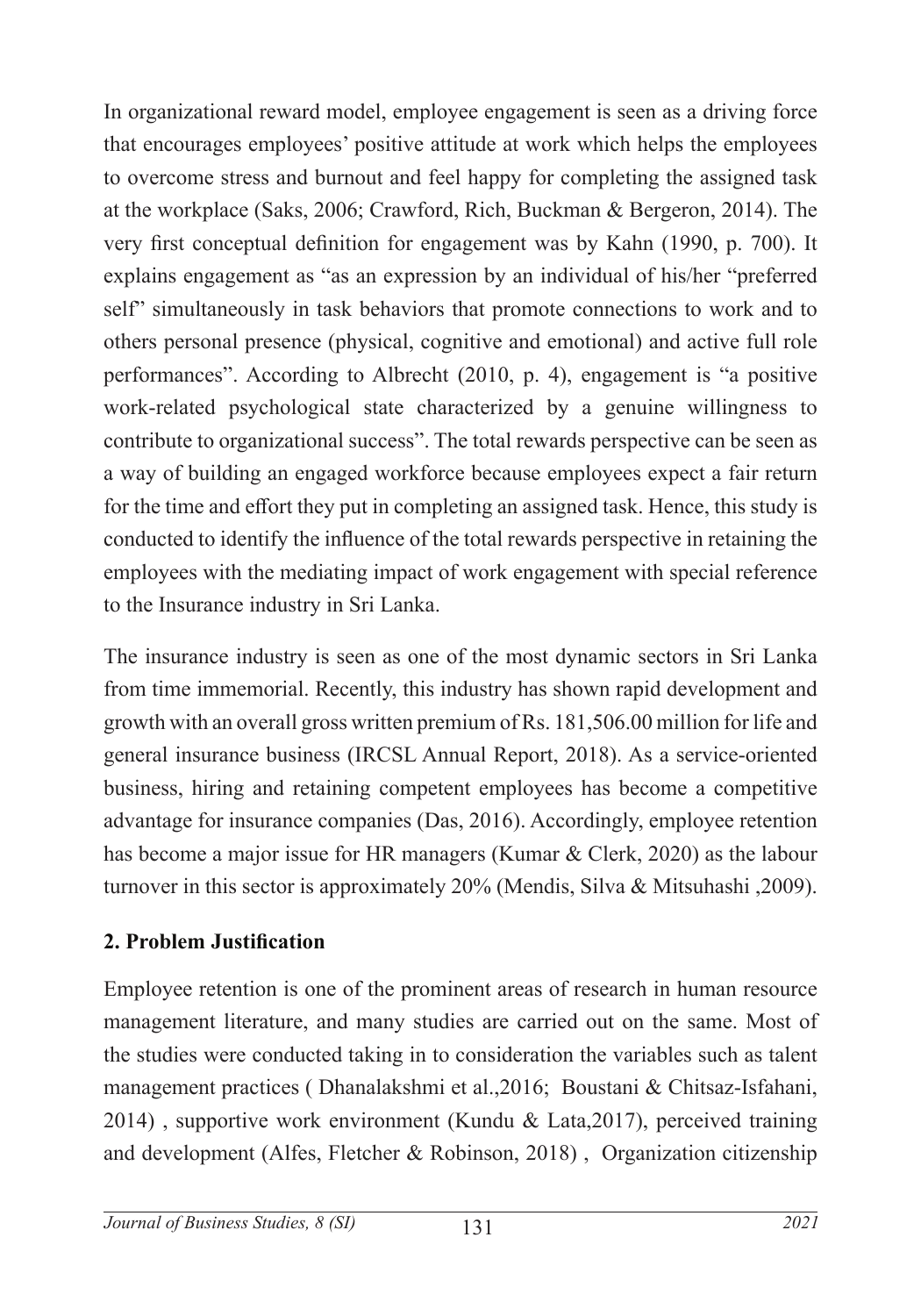behavior (Paillé, 2013) , quality of work-life (Agus& Selvaraj,2020) and organizational commitment (Gregory , Redditt & Ro,2019) with employee retention. However, empirical research does not give a sufficient relationship of total rewards with work/organizational outcomes like employees' intention to stay (Rai, Ghosh, & Dutta,2019).

Gamage and Jayatilake (2017) had conducted a study on the impact of job satisfaction and organizational commitment on employee retention in Sri Lankan insurance companies. However, most of the studies on employee retention were on the Information Technology industry (Thite, 2010; Alais, 2013; Dhanalakshmi et al.,2016), the banking sector (Ali & Mustafa,2019; Rai et al., 2019 ), education sector (Akhtar, Aamir, Khurshid, Abro& Hussain, 2015) and several other industries. According to Peluso, Innocenti and Pilati, (2017) as monetary and non-monetary rewards have rarely been considered together from the human resource perspective; there is still a lack of studies that discuss the relationship between the adoption of a total reward system and employee-related outcomes. According to Hulkko-Nyman et al. (2012), the association of total rewards with work engagement is less identified in the literature. Hence, it is visible that there is a dreath of published articles examining the relationship between total rewards perspective and employee retention with the mediating effect of work engagement.

When addressing the empirical gap, according to a study done by Rasika (2018) surveying life insurance agents in Sri Lanka, there is a low retention rate in this industry. It has also been found that the insurance sector has the highest employee turnover at the level of insurance agents (Pattanayak & Chhabra, 2014). The insurance industry worldwide faces a major issue of high turnover, and employees retention has been a persistent issue for HR managers (Kumar & Clerk, 2020). It is noted that the high employee turnover in the insurance industry is because of the employees are rotating within the industry; therefore, organizations are losing the employees to their direct competitors (Mendis et al., 2009). According to Gamage and Jayatilake (2017), the number of studies conducted on the insurance industry is lesser in the Sri Lankan context. Hence, it is crucial to research this industry as employee retention could be seen as a critical issue in the insurance industry.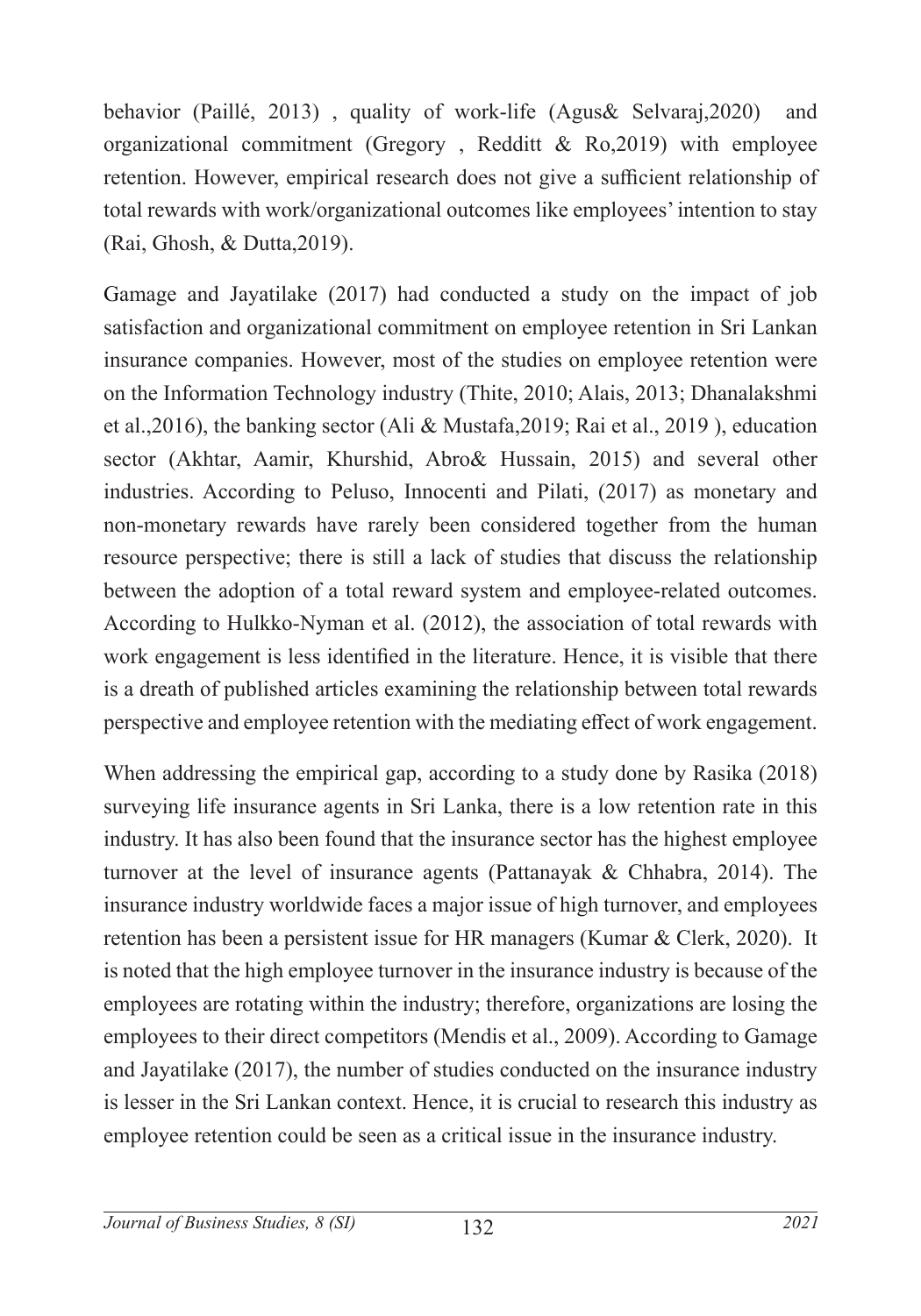Furthermore, analyses of employee retention strategies are carried out from a developed country perspective (Ahammad, Glaister, Weber, &Tarba, 2012). However, it is crucial for the success of any organization to establish an efficient employee retention system to ensure that key employees or talents remain within the organization (Earnest, Allen, & Landis, 2011; Gavino, Wayne, & Erdogan, 2012). Hence, this study aims to enrich literature and extension of knowledge in this field.

To better identify the existence of the research problem, a pilot study was conducted to verify whether there is an impact of total rewards perceptions on employee retention. A survey was conducted among 25 employees using the questionnaire developed in the study. As per the responses, 14 employees have answered that they are not happy to stay with the organization for a more extended period. Six employees have shown interest in being committed to the company, and three have provided moderate responses. The results revealed that there is an issue of employee retention within the insurance industry. Hence, this study focuses on identifying "whether there is a mediation impact of work engagement on the relationship between total reward perceptions and the retention of the executive level employees in the insurance industry of Sri Lanka."

The following are the research objectives to be achieved to address the above problem.

- 1.To identify the impact of total reward perceptions and work engagement on the retention of the executive level employees in the insurance industry of Sri Lanka
- 2.To identify the mediating effect of work engagement on the relationship between total reward perceptions and retention of the executive level employees in the insurance industry of Sri Lanka

The study's findings contribute to the practice gap prevailing in the industry as to how to use total reward perceptions to retain and engage the employees working in the insurance industry. The results enable all the companies to redesign their employee retention strategies using total reward perceptions that benefit both the employees and the employers. The employees will receive a fair return for the effort they make in the job, and the employers will be able to retain the talented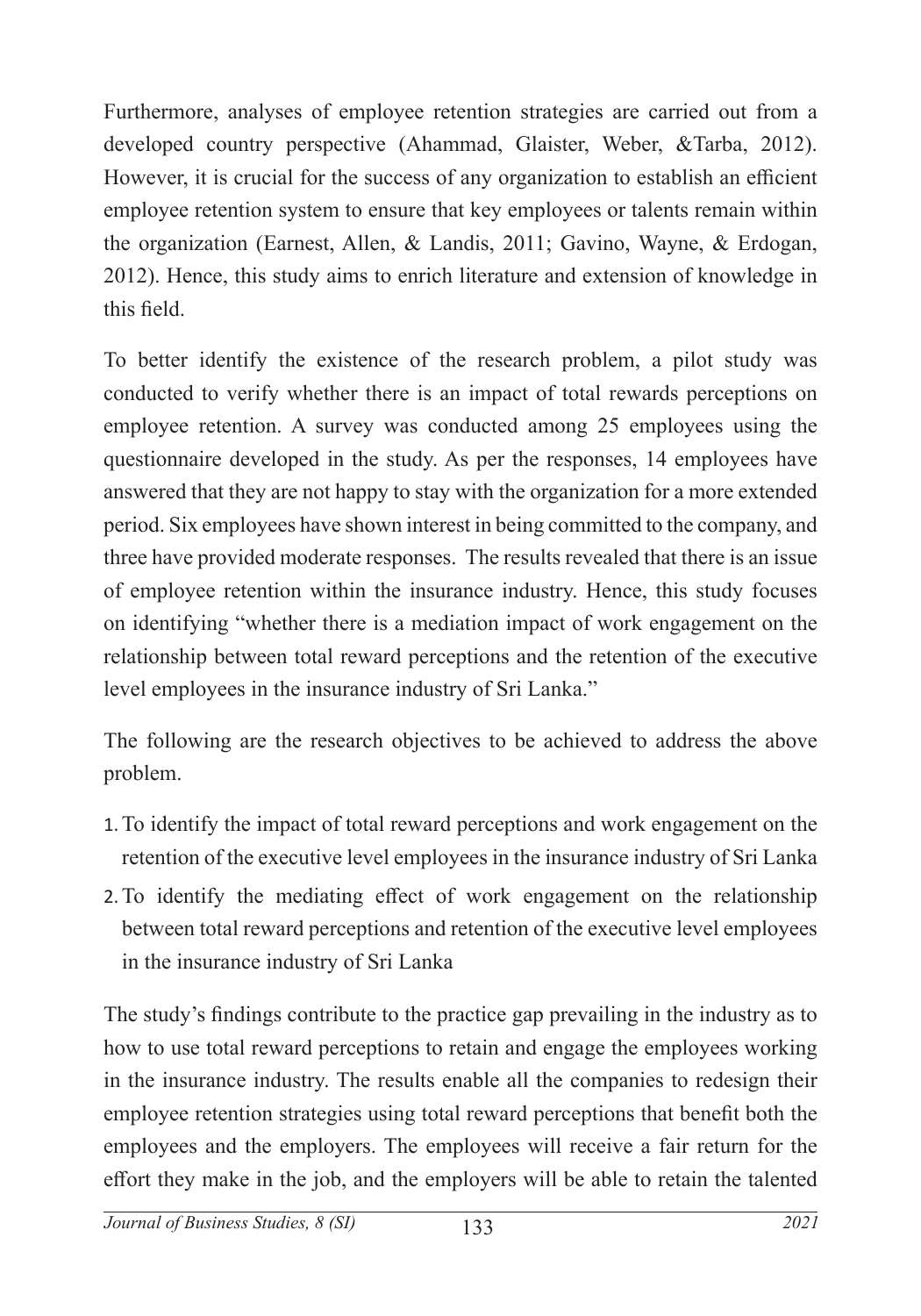and skilled employees with them for a longer period. Additionally, insurance companies can gain a competitive advantage while maintaining organizational performance, morale, and positive customer retention.

The study also addresses the literature by investigating how the organizations' reward systems enhance the level of engagement of their employees and how that engagement in work would help attach the employees to their employers. Therefore, it will bridge the gap in human resource management literature about the relationship between total rewards perceptions, work engagement and employee retention in the insurance industry. As this study generates new knowledge in the insurance industry testing the relationship between the aforementioned variables, individual researchers can use this research and further develop the study into different sectors.

## 3. **Literature Review and Hypotheses Development**

Even though the technology is advancing rapidly day by day, there is a considerable demand for human skills. As insurance is a service industry, knowledge is essential and retention of talented employees is critical for any organization's progress. However, as employees working in this industry is dealing with high levels of stress with demanding or challenging clients, the employees' ability to survive in the insurance business and to achieve their career goals, time pressures and meeting deadlines, working continually to achieve targets, the mental strain of work and workload, employee retention is a major concern in this industry.

When there is a low retention ratio, it indicates that the employees will not remain in the organization for a more extended period (Gamage & Jayatilake, 2017). Hence, the employers have to recruit new employees, and there is a significant cost involved in attracting, training, and engaging these new employees. Low retention is not new (Bibi, Ahmad & Majid, 2018) as it has always been a challenge for employers (Mathimaran & Kumar, 2017). If the employee is not rewarded enough for the role they perform, the employers will be unable to get the required performance from their employees and lose their employees. It will also become hard for them to acquire new top talents as the word can quickly spread about the company's unsatisfied work environment among the employees working in the same industry.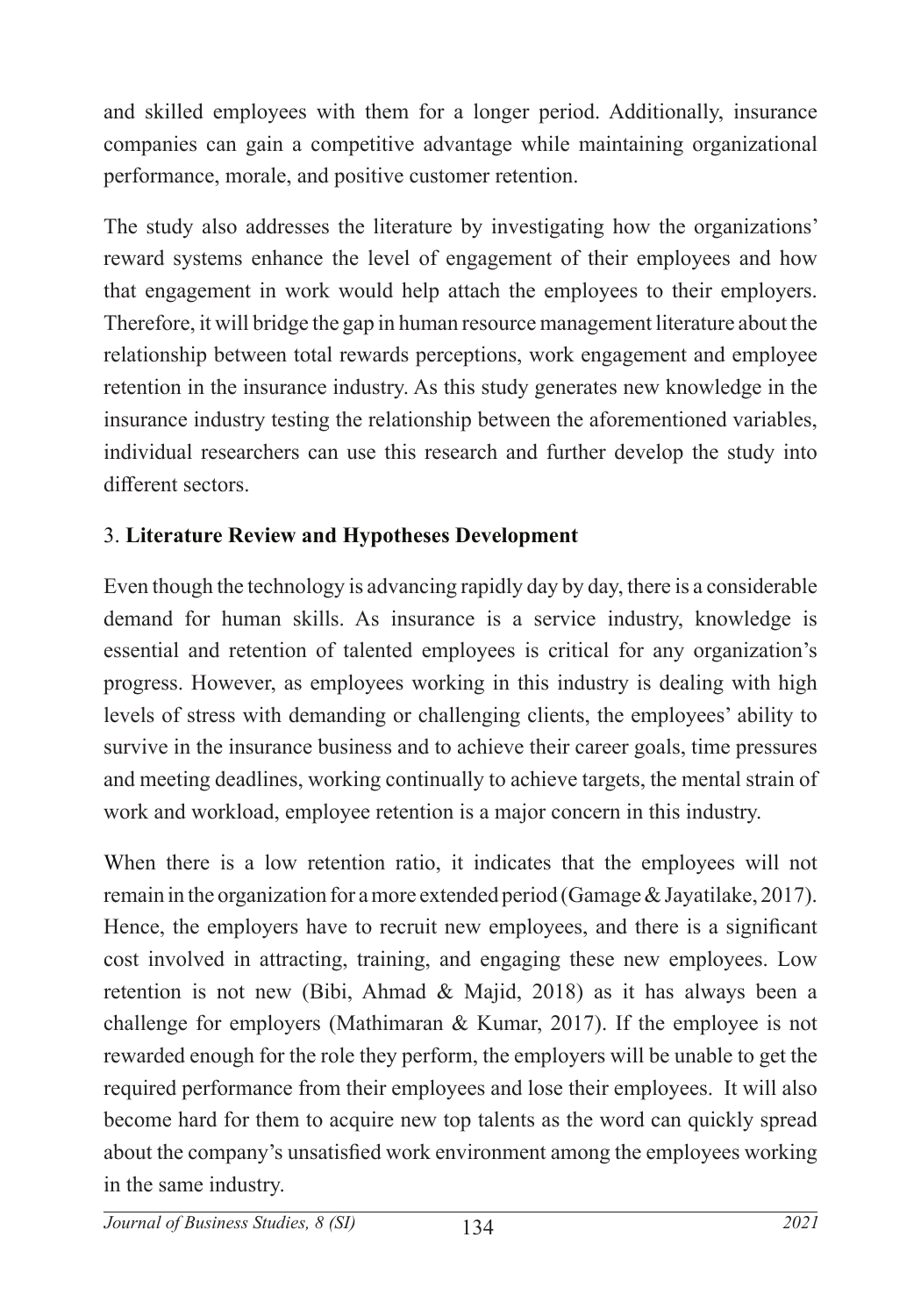Literature supports several studies carried out to derive the relationship between the total rewards and employee retention. A study conducted by Nyambura and Kamara (2017) in Kenya indicated that training and development and mentoring positively affect employee retention levels. Another study done by Al-sharafi, Hassan and Alam, (2018) revealed that training influences employee satisfaction, as well as employee retention and job satisfaction, has a substantial impact on retention and turnover. Govaerts, Kyndt., Dochy and Baert, (2011) revealed that appreciative learning and working climate have the most predictive value in terms of retention by examining both employee and individual factors. Strategic human resource practices, namely; recruitment and selection, training and career development, performance appraisal, and compensation and benefits, have a positive influence on employee retention (Fahim, 2018; Bibi et al., 2018). Organizations with supportive strategies can maintain and retain their employees for a long time (Arasanmi & Krishna, 2019; Taylor, Garver & Williams, 2010). Kundu and Lata (2017) have pointed out that a supportive work environment has a significant impact on employee retention than isolated practices such as perceived climate, supervisory relationship, peer-group interaction and perceived organizational support. In contrast, another study by Latha (2017) argued that salary, superior-subordinate relationship, co-worker relationship, growth opportunities, appreciation, suggestions, facilities, and procedures are all substantial motivational variables that affect employee turnover and retention. Therefore, it is observed that several non-financial rewards as well as financial rewards has been addressed in literature.

According to study carried out by Pregnolato, Bussin, and Schlechter(2010), reward elements namely; remuneration, benefits, work-life balance, performance and recognition, development and career opportunities, have a significant impact on employee retention. The social exchange theory also explains that rewards and benefits provided to employees, such as compensation, recognition, training and development, and performance appraisal, will retain the organization for a long period (Blau, 1964). As the theory says there is a mutual exchange of benefits between the employer and employee, it is also understood that when employees do not receive fair returns, they tend to leave the organization.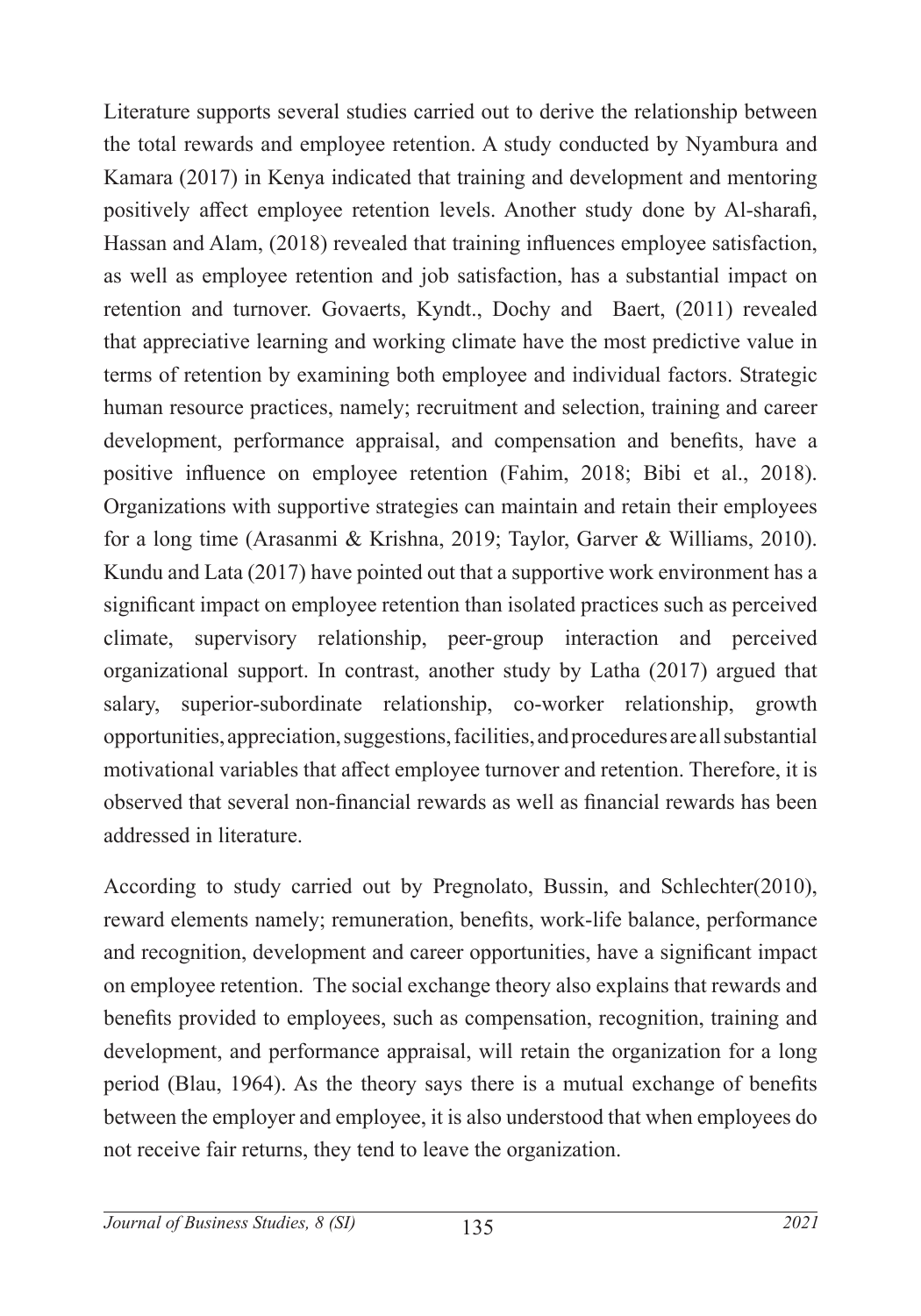Therefore, the following hypothesis is derived;

# *H1: There is an impact of total reward perceptions on employee retention*

Literature supported the relationship between the total rewards perceptions and work engagement. According to Rai, Ghosh and Dutta (2019), by surveying employees working in Indian private sector banks, the total reward system directly relates to engagement. Some other authors (Mohapatra & Sharma, 2010; Ram & Prabhakar, 2011) have observed that rewards and recognition significantly influence engagement in Indian context. This is further confirmed by WorldatWork (2010) that total rewards structures, programs and policies positively impact engagement.

According to Strom, Sears and Kelly (2014), employees' engagement level depends on the perception of their rewards after accomplishing the given task. It is also found that employee rewards are essential for enhancing employees' engagement level (Gulyani& Sharma, 2018). Recognition and rewards are significant antecedents of employee engagement (Saks &Rotman, 2006). Juhdi et al. (2013) have proved that human resource practices such as compensation, rewards, development opportunities, career management, person-job fit, and job control influence organizational engagement. The Social Exchange theory also describes that when employees are given fair returns in terms of rewards, they are more likely to reciprocate through positive work outcomes such as work engagement (Gulyani& Sharma, 2018).

Thus, the following hypothesis is proposed.

# *H2: There is an impact of total reward perceptions on work engagement*

Schaufeli and Bakker (2002) have shown in their study that employee engagement is negatively related to turnover intention among employees. Hence, it can be derived that these employees have a high intent to stay. Research has demonstrated that work engagement, job satisfaction, and organizational commitment are essential antecedents for retention (Kim  $\&$  Kao, 2014). It is also confirmed by Hughes & Rog, (2008) that employee engagement associates with important organizational outcomes relating to talent management practices such as recruitment, retention, and employee turnover. According to Malinen, Wright, and Cammock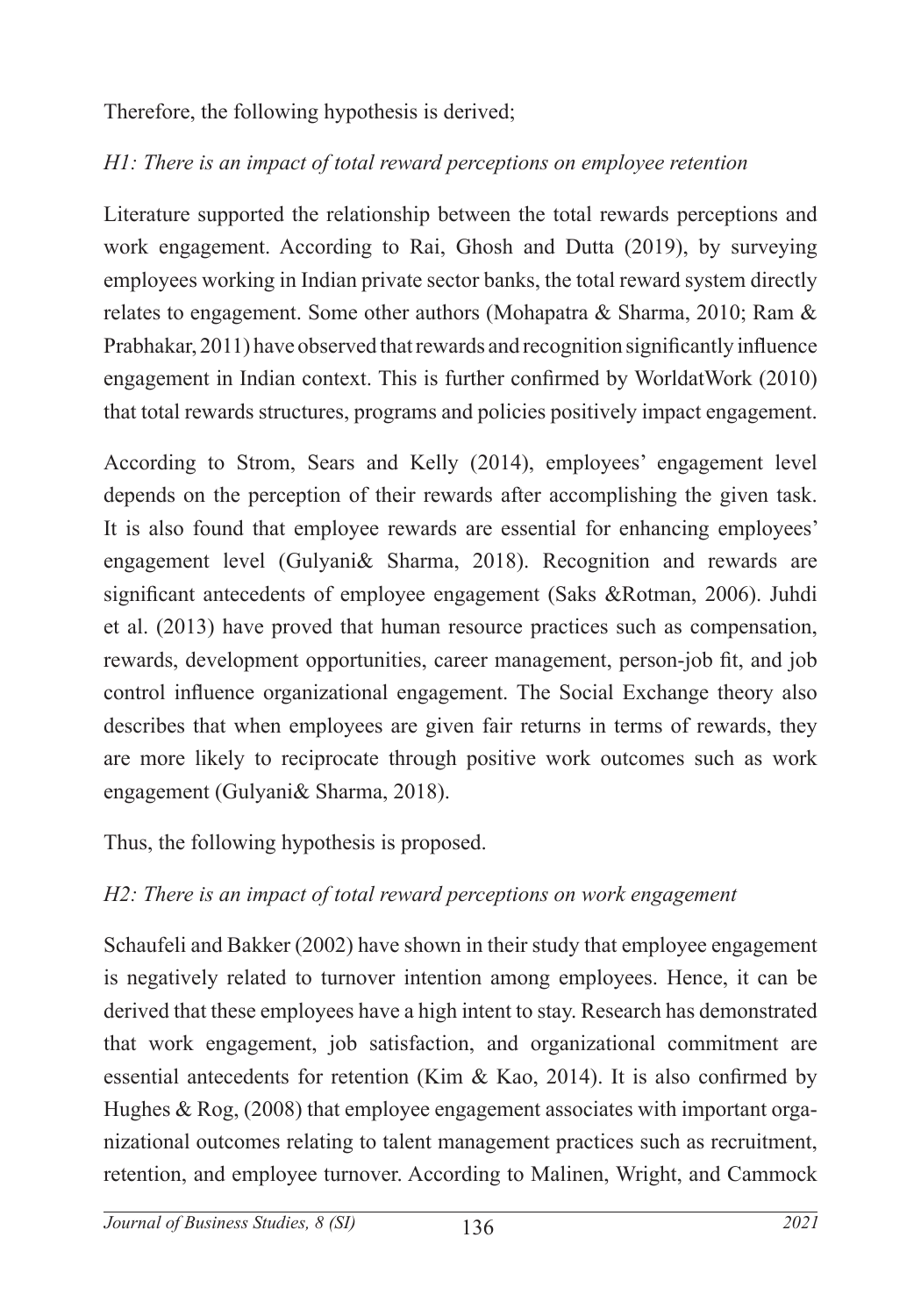(2013), employees who trust senior management show higher engagement levels and lower intention to quit the organization. Similarly, it is found that high work engagement retains and motivates the employees while the absence of work engagement leads to departure from the organization (De Lange, De Witte & Notelaers, 2008). Based on the above academic instances, the following hypothesis is proposed;

## *H3: There is an impact of work engagement on employee retention*

Schaufeli et al. (2002) demonstrated the mediating role of work engagement between job resources and employee turnover intentions. Yalabik et al. (2013) have also suggested that work engagement partially mediates the relationships of affective commitment to better job performance and turnover intention. A study conducted by Barnes and Collier (2013) surveying the frontline employees in the service industry has indicated that job satisfaction is influenced by adaptability and career commitment, was mediated by work engagement.

Some research done in the Indian banking context has also proven the mediating role of work engagement. Findings of the study of private bank employees done by Ghosh et al. (2016) confirmed that engagement acts as a mediator between rewards and recognition and normative commitment. The mediating role of engagement between total rewards and intention to stay has also been proven in a study of employees working in the private sector in Indian banks (Rai et al., 2019). Further, Gulyani & Sharma (2018) researched the employees in Indian technology-based new ventures and found that work engagement mediates the relation between total rewards and work happiness.

According to Airila et al. (2014), work engagement acts as a mediator between job resources (i.e. supervisor support and interpersonal relations), personal resources (i.e. self-esteem) and future work ability (i.e. employee's functional ability to perform). According to JD-R model, job resources and personal resources directly influence work engagement, affecting positive workplace outcomes such as employee retention.

Hence, the following hypothesis is derived.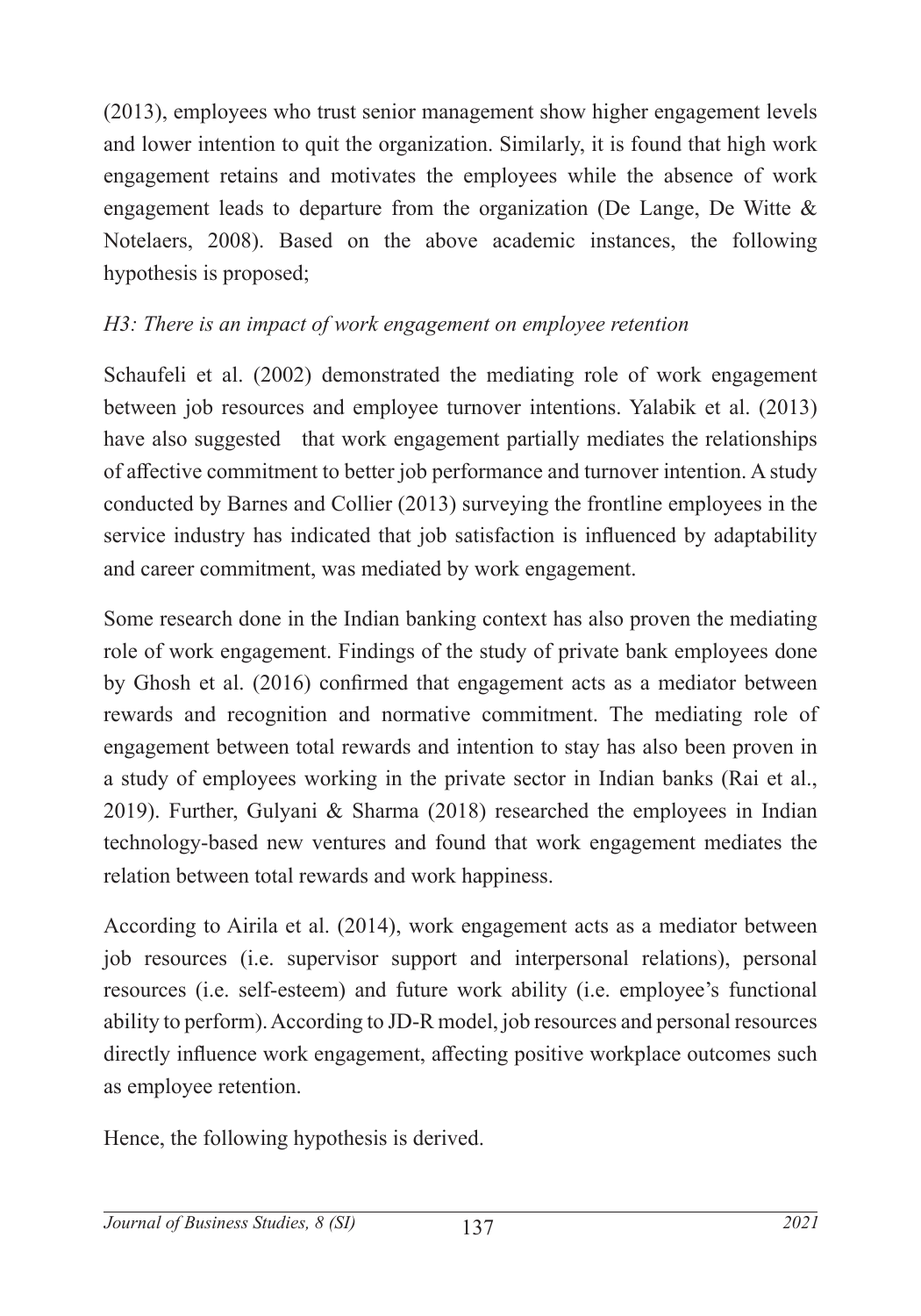*H4: Work engagement mediates the relationship between total reward perceptions and employee retention.*



**Figure 1: Conceptual Framework**

#### *Source: Authors*

#### **4. Method**

According to the IRCSL Annual Report, 2018,26 insurance companies operate in Sri Lanka with 19,437 employees and 44,904 agents working across the country. Out of these 26 insurance companies, researchers selected three general insurance companies who are among the top 10 rankings as per the market share, targeting executive-level employees (junior executives, executives, senior executives) as the sample. This is a cross-sectional study. The unit of analysis is the individual executive-level employees in the Insurance industry. As the population which consists of executive level employees working in the three selected insurance companies is 400, the sample should consist 196 employees, according to Krejcie and Morgan (1970). The researchers employed simple random sampling technique and the data were collected through a self-administered structured questionnaire. From 196 questionnaires distributed among the respondents, the researchers gathered a sample size of 175, which accounted for a 90% effective response rate. Then the data were tested to ensure normality, linearity, homoscedasticity, validity, reliability, correlation, and absence of multicollinearity using SPSS 20v.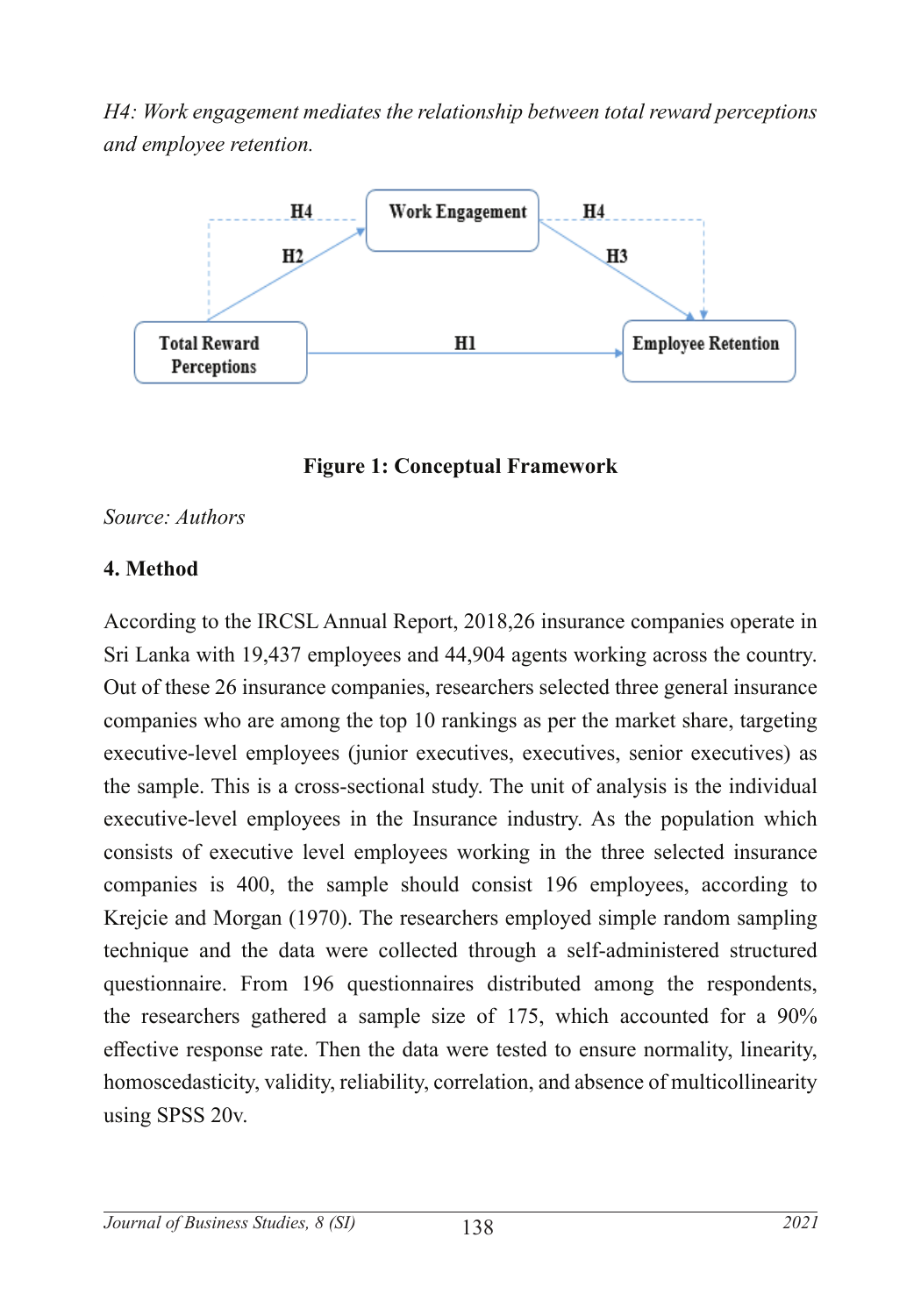## *4.1.Measures*

Total Rewards construct was measured in a ten-item five-point Likert scale designed by Hulkko-Nyman et al., (2012). The items in this scale represent mainly three areas i.e., monetary rewards (pay perceptions), material rewards (benefits perceptions), and non-monetary rewards (feedback and stability of employment and appreciated work). A sample item for monetary rewards is "How do you think the pay system functions in your company?" The scale has been validated with Cronbach's α ranging between 0.67 and 0.82. For work engagement, Schaufeli & Bakker (2003) designed a measurement scale of 17 items to test dimensions of vigor, dedication and absorption in a seven-point Likert scale. Some example items are "At my work, I feel bursting with energy" (vigor), "I am enthusiastic about my job" (Dedication) and "Time flies when I am working" (absorption). This scale has been extensively used in engagement research with reliabilities recorded at 0.736 and 0.815. (Rai et al., 2019). Employee retention was measured using a four-item 5-point Likert scale designed by Daly & Dee (2006). The reliability of this scale is 0.82. A sample item of the measurement is "I would be reluctant to leave this company".

## *4.2. Sample Composition*

The majority of the sample were males (54.29%), while many (71.4%) were in the age category of 26-35 years. Most of the respondents were executives, which accounts for 50.3% of the total sample. Most of the respondents had less than six years of experience, showing a percentage of 62.28%. Further, only 37.72% of respondents worked for more than six years, while only 15.43% served in the same organization for more than ten years. Work experience results indicated that there is an issue of retaining employees in this industry.

## **5. Results**

The reliability of the data was tested using alpha coefficient values. All three scales have Cronbach's alpha values greater than 0.7 and over. Hence, the items formed a scale of reasonable internal consistency in reliability. The researchers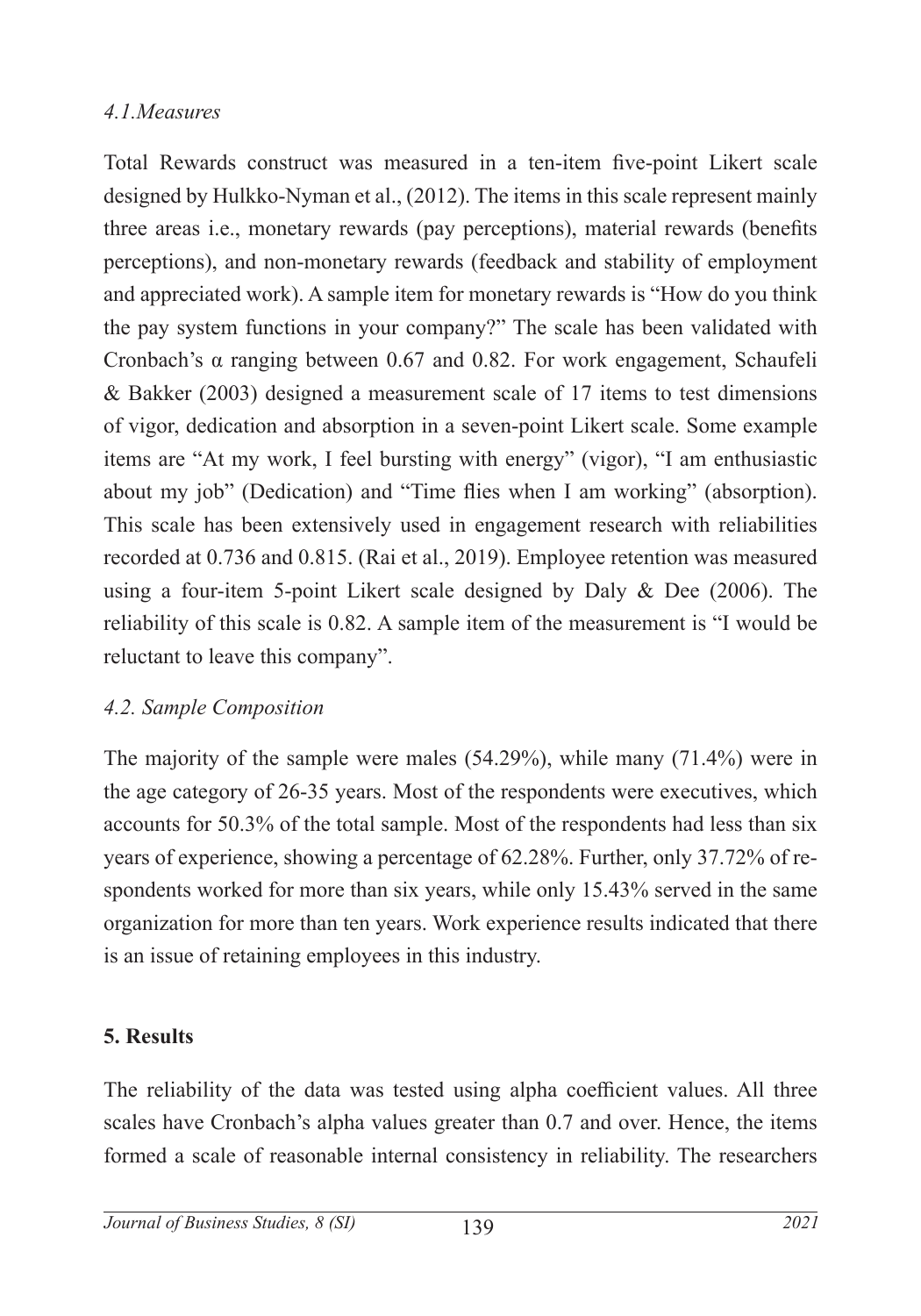used KMO (Kaiser-Meyer-Olkin) and Bartlett's test to measure validity. As all the KMO values were greater than 0.5 and the significance values of the Bartlett's test were0.000 meaning the factors that form the variables were satisfactory. To examine the normality of the variables, both skewness and kurtosis were assessed. According to Kline (2005), if the variable has a skew index of absolute value less than 03 and kurtosis value less than 10, then the data are sufficiently normally distributed for that variable. The results of this test implied that the data of the study were normally distributed. Linear scatter plots were used to test the linear relationship between the variables used in the study and it was shown that there is a positive linear relationship between the three variables. Further, as the Variance Inflation Factor (VIF) for each variable is less than 10 (Field, 2009), no multicollinearity exists between the variables.

The mean, Standard Deviation (SD), correlation, and reliability statistics related to the model variables are shown in Table I.

| Variable    | Mean  | Standard  |          | $\overline{2}$ | 3 | Cronbach         |  |
|-------------|-------|-----------|----------|----------------|---|------------------|--|
|             |       | Deviation |          |                |   | Alpha $(\alpha)$ |  |
| 1. Total    | 3.246 | 0.645     |          |                |   | 0.864            |  |
| Rewards     |       |           |          |                |   |                  |  |
| 2. Work     | 4.325 | 1.002     | $.789**$ |                |   | 0.934            |  |
| Engagement  |       |           |          |                |   |                  |  |
| 3. Employee | 2.956 | 0.703     | $.617**$ | $.665***$      |   | 0.700            |  |
| Retention   |       |           |          |                |   |                  |  |

**Table 1: Descriptive Statistics and Output of the Preliminary Analysis**

\*\*. Correlation is significant at the 0.01 level (2-tailed).

### *Source: Survey Data, 2020*

According to Table I, the mean value of 3.246 indicates a moderate level of total rewards perceptions, which is also the same for the retention intention (mean =  $2.956$ ) and work engagement (mean= $4.325$  of 7 points Likert scale). Correlation coefficient figures indicate strong positive correlations among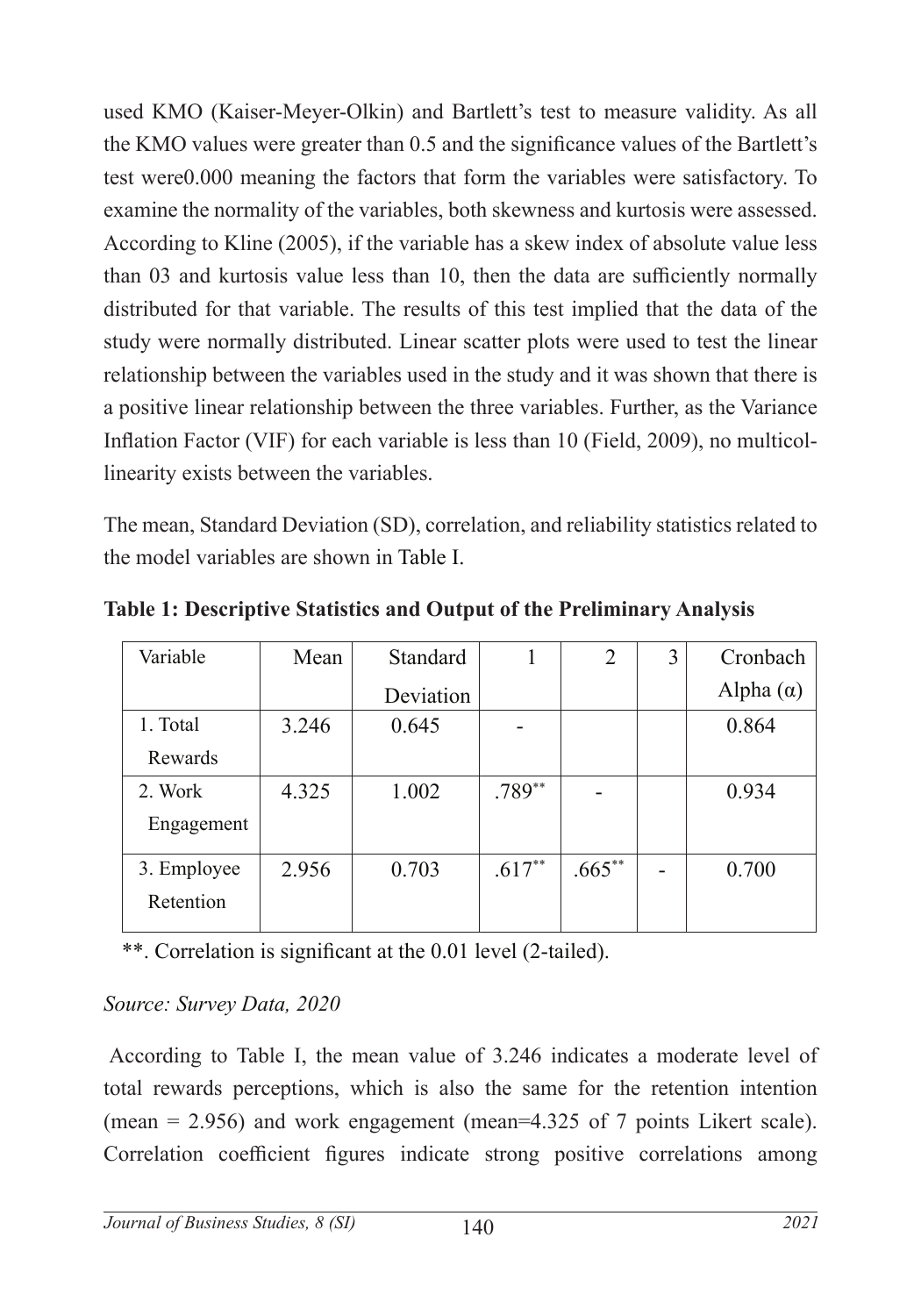the variables. The scales' internal consistency reliabilities were also met with Cronbach alpha values above 0.7 for all the variables.

## *5.1 Hypotheses testing*

There are four hypotheses tested in this study. The first three hypotheses test the direct relationship between the variables total rewards, work engagement, and employee retention, whereas the fourth hypothesis tested the mediating effect of work engagement on total rewards and employee retention. Linear Regression analysis is used to test the direct relationships that exist between the variables, while the mediating impact has been tested using the Sobel test.

|                         | Total rewards perception<br>on employee retention |        |       | Total reward perceptions on<br>work engagement |        |       | Work engagement on<br>employee retention |       |       |
|-------------------------|---------------------------------------------------|--------|-------|------------------------------------------------|--------|-------|------------------------------------------|-------|-------|
|                         | β                                                 | T      | Sig   | B                                              | T      | Sig   | B                                        | T     | Sig   |
| Independent<br>Variable | 0.672                                             | 10.299 | 0.000 | 1.226                                          | 16.896 | 0.000 | 0.935                                    | 5.288 | 0.000 |
| $R^2$                   | 0.380                                             |        |       | 0.623                                          |        |       | 0.443                                    |       |       |
| Adjusted $R^2$          | 0.377                                             |        |       | 0.620                                          |        |       | 0.440                                    |       |       |
| ΔF                      | 106.074                                           |        |       | 285.478                                        |        |       | 137.531                                  |       |       |
| Sig. $\Delta F$         | 0.000                                             |        |       | 0.000                                          |        |       | 0.000                                    |       |       |

#### **Table 2: Results of Regression Analysis**

## *Source: Survey Data, 2020*

According to the model summary statistics presented in Table II, the R2, which is the explained variance, is 38%. The *F* change statistics produced (*F=*106.074) is significant at .000. The first objective of the study is to investigate the impact of total reward perceptions on employee retention. The regression results confirm that the relationship between total reward perceptions on employee retention is significant. The beta value of 0.672 is positive, concluding the relationship is positive. The P-value is 0.00, which is less than 0.05 and therefore the relationship is significant. Hence, H1 is supported.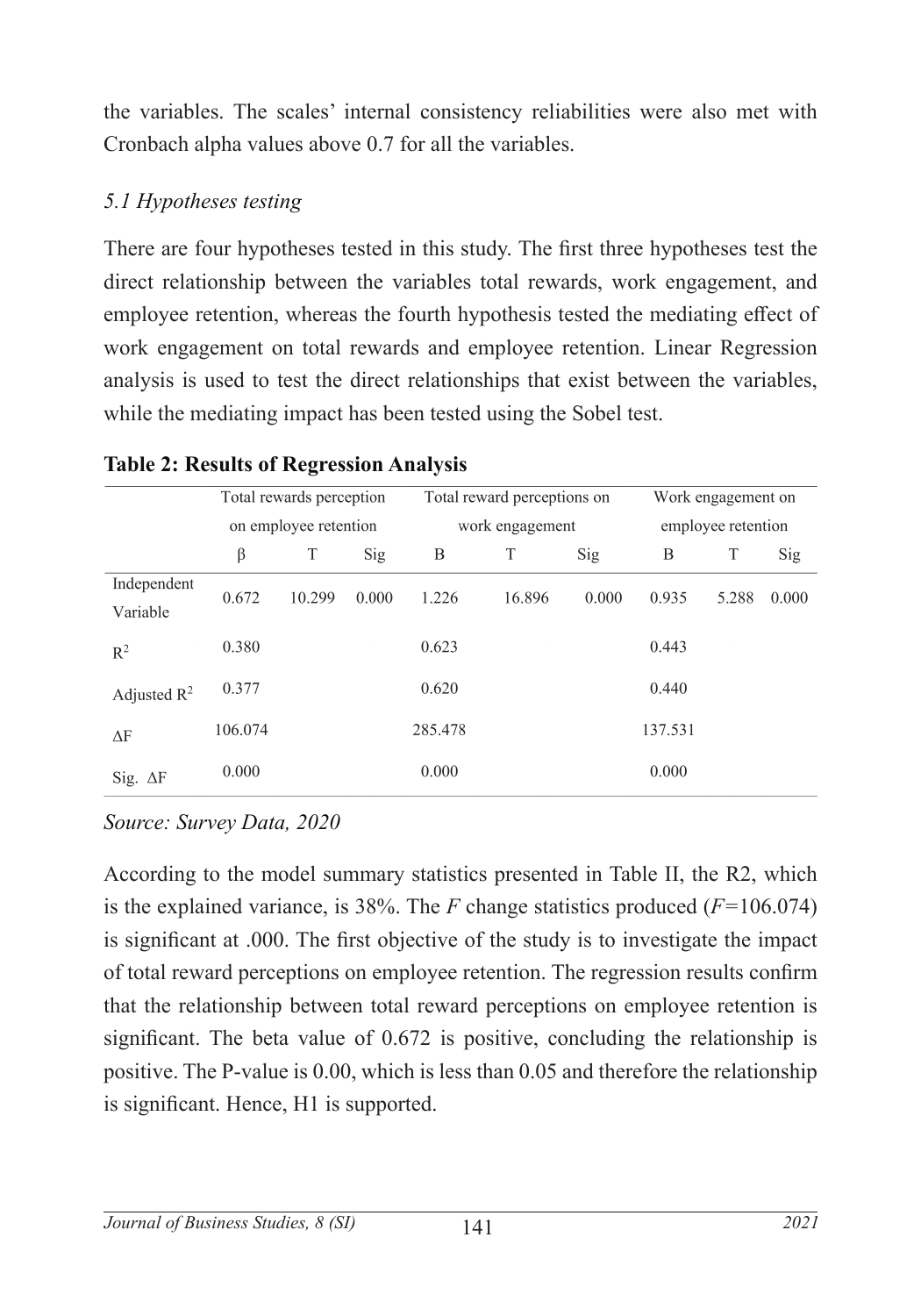According to the model summary statistics presented in table II, the R2, which is the explained variance is 62.3% The *F* change statistics produced (*F=*285.478) is significant at 0.000. Results suggests that the influence of total rewards on work engagement is significant. This output represents that the independent variable total rewards explain 62.3% variance (R2 value) in work engagement. Further, the Beta value 1.226 is positive at a significance level of 0.01, indicating the positive relationship between total rewards and work engagement. Therefore, it could be confirmed that there is a significant impact of total rewards on work engagement. Hence, H2 is supported.

As per table II, the R2, which is the explained variance, is 44.3%. The *F* change statistics produced (*F=*137.531) is significant at 0.000. This suggests that the influence of work engagement on employee retention is significant. 44.3% variance (R2 value) in work engagement is explained by the independent variable total rewards. Further, the Beta value of 0.935 is positive at a significance level of 0.01, indicating the positive relationship between work engagement and employee retention. Hence, H3 is also supported.



## **Figure 2: Simple Mediation Model**

#### *Source: Authors, 2020*

The results of hypothesis 2 and the following results presented in table III, of the relationship between the mediator work engagement and dependent variable employee retention when the independent variable total reward perceptions also act as a predictor of the dependent variable is used as the input for sobel test.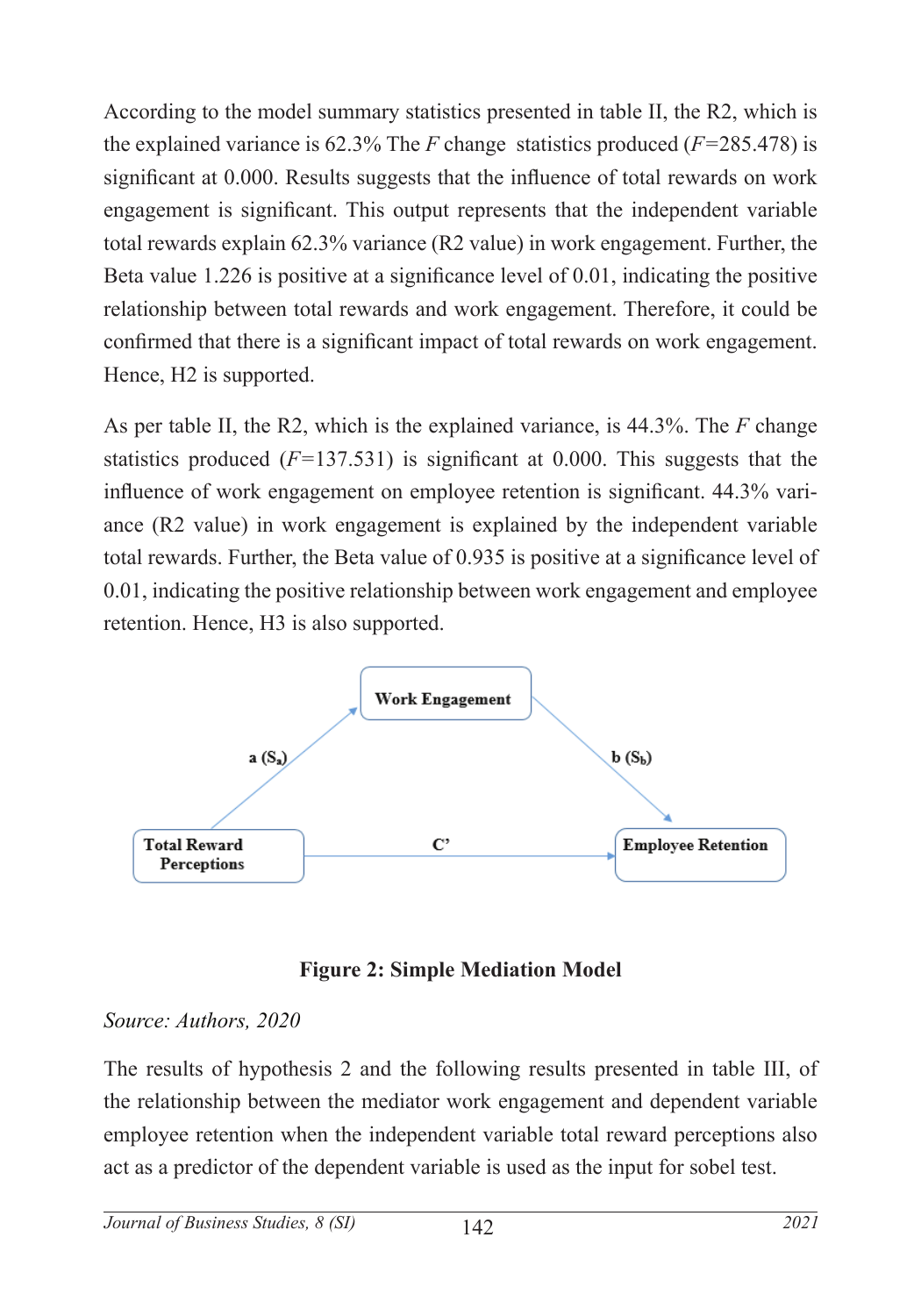|                           | Independent Variable Total Rewards Perceptions | Work Engagement |  |  |  |
|---------------------------|------------------------------------------------|-----------------|--|--|--|
| <b>Employee Retention</b> |                                                |                 |  |  |  |
| B                         | 0.264                                          | 0.333           |  |  |  |
| T                         | 2.667                                          | 5.225           |  |  |  |
| Sig                       | 0.008                                          | $\theta$        |  |  |  |
| <b>Standard Error</b>     | 0.099                                          | 0.064           |  |  |  |
| $\mathbb{R}^2$            | 0.465                                          |                 |  |  |  |
| Adjusted $R^2$            | 0.459                                          |                 |  |  |  |
| $\Delta F$                | 74.753                                         |                 |  |  |  |
| Sig. $\Delta F$           | 0                                              |                 |  |  |  |

#### **Table 3: The Mediating Impact of Work Engagement**

*Source: Survey Data, 2020*

Researchers used an online Sobel test calculator to identify the mediating effect of work engagement. Figure I has visualized the result of the conducted Sobel test.

| Input:            |                          | Test statistic:         | Std. Error: | <i>p</i> -value: |
|-------------------|--------------------------|-------------------------|-------------|------------------|
| $a$   1.226       |                          | Sobel test: 4.97006874  | 0.08214333  | 6.7e-7           |
| $b \mid 0.333$    |                          | Aroian test: 4.96204935 | 0.08227609  | 7e-7             |
| $ s_a 0.073$      | Goodman test: 4.97812714 |                         | 0.08201036  | 6.4e-7           |
| $s_{\rm b}$ 0.064 | Reset all                |                         | Calculate   |                  |

### **Figure 3: Sobel test results**

#### *Source: Authors, 2020*

According to Figure III, the test statistic for the Sobel test is 4.97, with an associated p-value of 0.00000067. The fact that the observed p-value is below the established alpha level of 0.05. The Sobel test results indicate that the association between the independent variable total reward perceptions and the dependent variable is partially affected by work engagement. Therefore, it could be explained that there is a partial mediation of work engagement between total reward perceptions and employee retention. Hence, H4 is supported.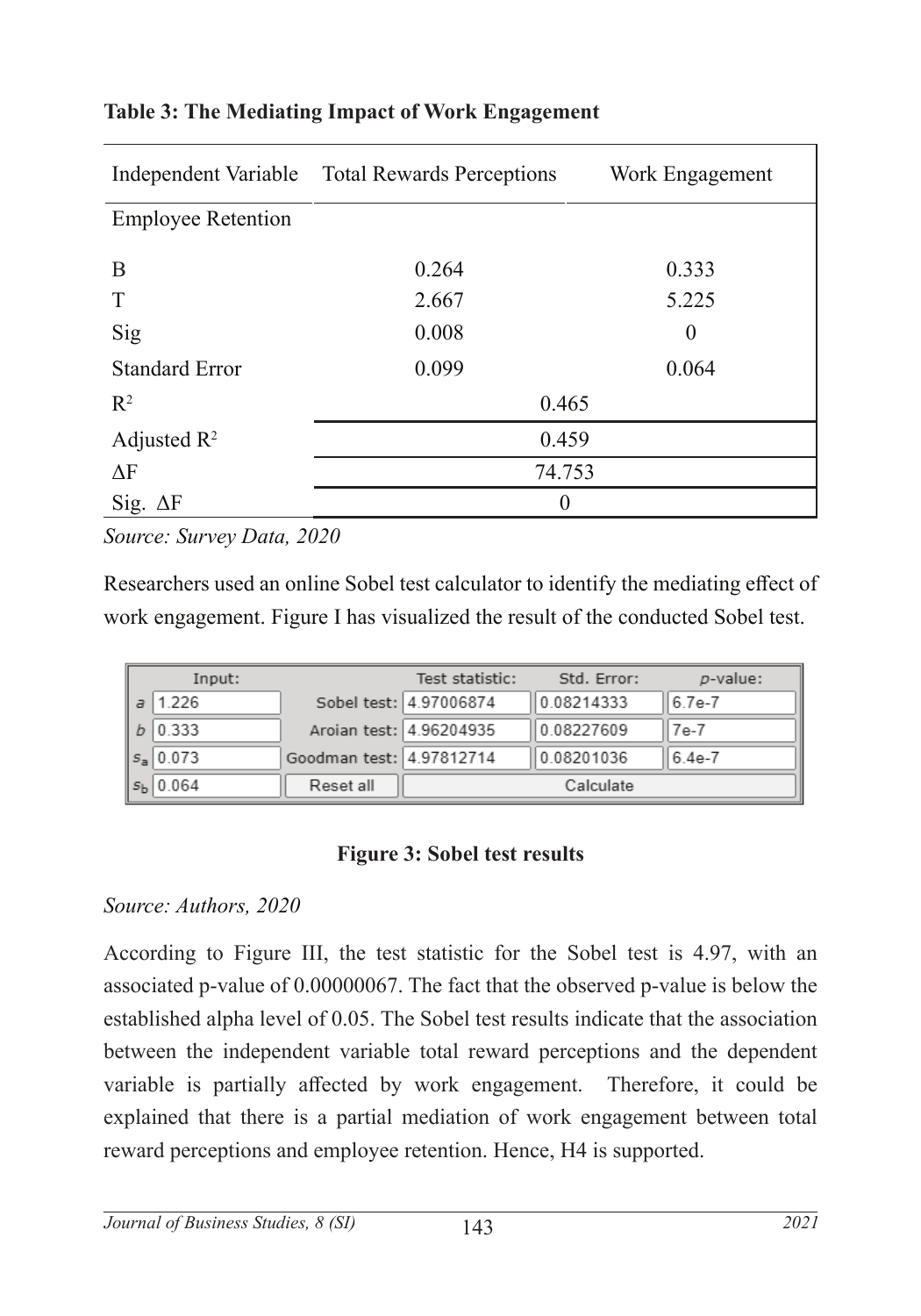### **6. Discussion**

According to the results, H1 is supported, indicating a significant impact of total reward perceptions on employee retention. Hence, the researchers can conclude that employees who receive a fair return on their efforts in work in terms of rewards are more likely to stay with the employer for a long time. The total reward perception addressed in the study includes monetary rewards (i.e. pay system), material rewards (i.e. benefits, training and development possibilities) and non-monetary rewards (i.e. feedback, decision making, time arrangement, stability of employment, challenging work and appreciated work). The study results are related to Akhtar et al. (2015)'s findings, which state that both total reward and retention have a significant and robust relationship. The studies conducted by Fahim (2018) and Bibi et al. (2018) also stated that training and career development, performance appraisal, and compensation and benefits positively influence employee retention. This relationship is also supported by the social exchange theory explaining mutual exchange of benefits. When the employees are fairly rewarded they will remain with the firm for a more extended period.

Further, H2 is supported for the significant impact of total reward perceptions on work engagement. The results are consistent with Rai et al. (2019) study, which mentions that the total reward system directly relates to work engagement. Gulyani and Sharma (2018) have also found that employee rewards are essential for enhancing employees' engagement levels. Schaufeli (2013), as per his study, also states that the organization's resources such as decent pay, recognition, and training and development opportunities, engage the employee at work.

When it comes to H3, which supports the significant impact of work engagement on employee retention, is in line with the study of De Lange et al. (2008), which reveals that high work engagement retains and motivate the employees while the absence of work engagement leads to the departure of employees from the organization. Shuck et al. (2011) suggested that employee retention can be increased by work engagement.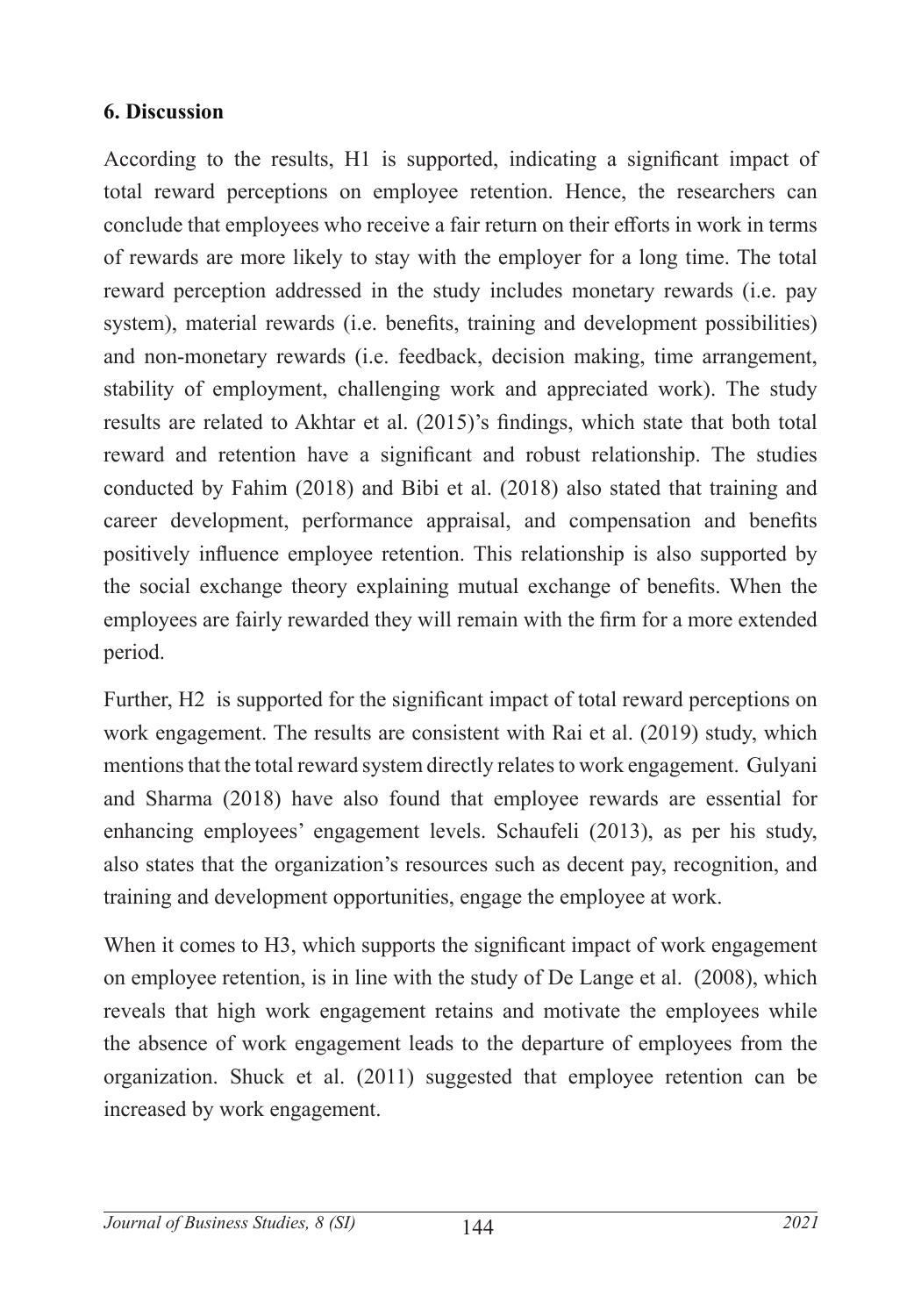Finally, H4 supported the mediating role of work engagement between total rewards perceptions and work engagement. In other words, work engagement mediates the proposed hypothesized relationship between total reward perceptions and employee engagement. This is consistent with Rai et al. (2019), who established the mediating role of engagement between total rewards and intention to stay. The findings also support the JD-R model. Human resource practices such as total rewards perceptions can influence work engagement, resulting in positive workplace outcomes as employee retention.

## **7. Conclusion and Recommendations**

The present study tested four hypotheses. The first three hypotheses were tested to investigate whether there is a direct relationship between total reward perceptions, work engagement and employee retention. These hypotheses were supported, showing a significant impact between the three variables. It reveals that when employees receive fair returns they are willing to stay with the organization for longer period. Further, it was also found that total rewards play an essential role in enhancing the employees' engagement level. The study shows that high work engagement increases the retention of employees. The fourth hypothesis supported the mediating effect of work engagement between total reward perceptions and employee retention.

The findings suggest that employees working in insurance companies are engaged with work when they are satisfied with appropriate rewards. Total rewards should include monetary, material, and non-monetary rewards to build a more committed workforce. Therefore, special attention should be given to enhancing the material rewards such as pay and material and non-monetary rewards such as benefits, training and development opportunities, positive work environment, challenging work, appreciation of work, job security, etc.

The study has supported the mediation of work engagement on total rewards perceptions and employee retention. Hence, it is understood that the management of any organization should give more attention to making their employees engaged with work by providing appropriate rewards, which will help the employer retain employees for longer period. Hence, the current study generates new knowledge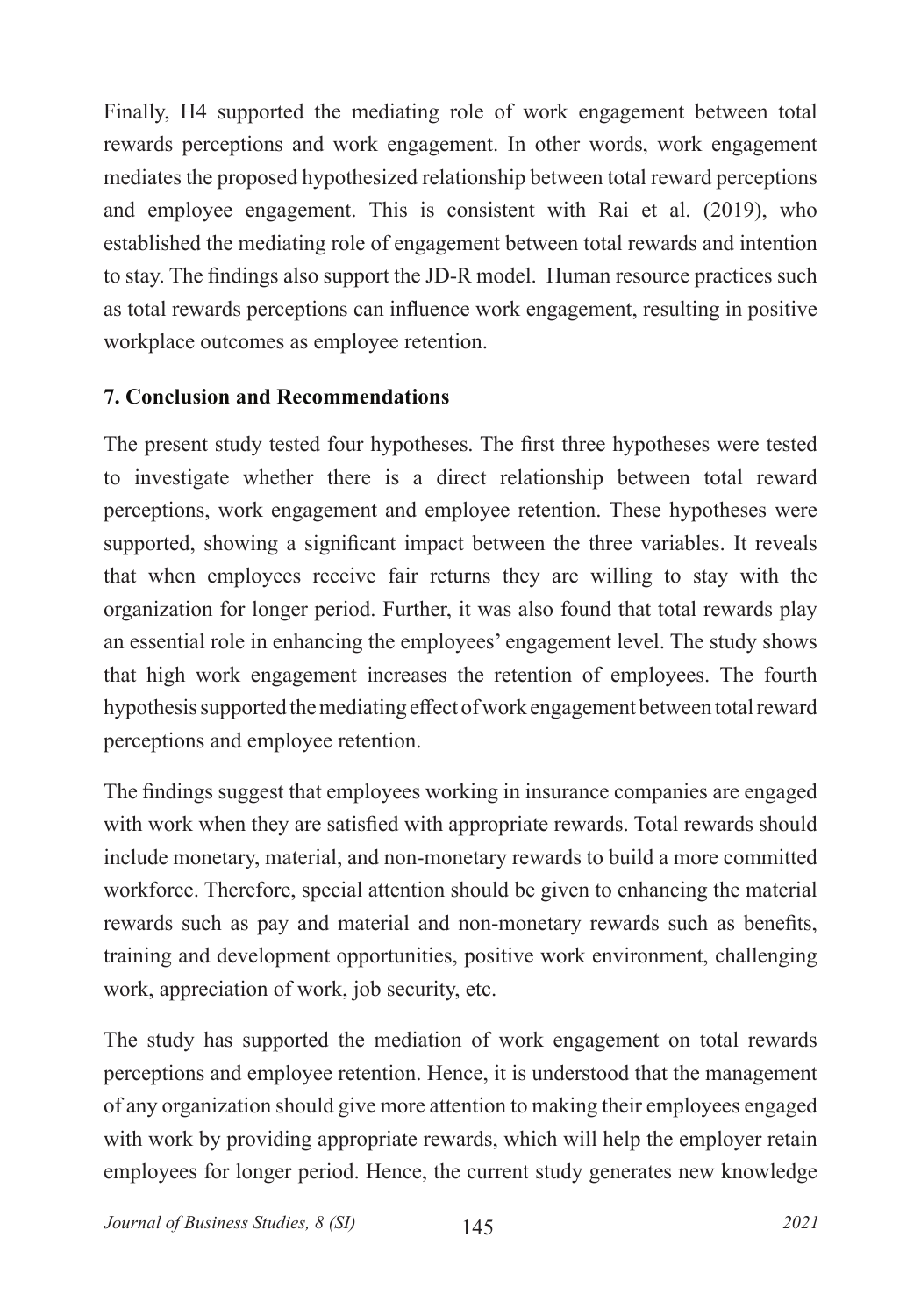to the existing literature in work engagement, revealing its mediation effect on the relationship between total rewards perceptions and employee retention.

The research findings show that high-level employee turnover is costly for any organization in terms of financial costs and non-financial terms such as time involved to recruit and train a new employee. When considering the insurance industry, organizations losing their talented employees to competitors is a major issue as they take the knowledge gained over the years of employment. Hence, employee retention is beneficial for the management of the company as well as the employees. Therefore, the following mentioned recommendations can be made to retain the employees with the organizations. Employers should adopt a total reward strategy where employees receive the return in terms of monetary, material and non-monetary rewards. Hence, in addition to the base pay, the employer should provide benefits to the employees as health care, life insurance, vacations, sick leave, and perquisites such as country club memberships. The management should also provide better working conditions, appropriate training and development, provide meaningful and challenging work, and appreciate work and recognition.

## **8. Limitations**

The research was conducted considering the executive category employees working in only three insurance companies in Sri Lanka. The present study was also performed as a cross-sectional study as data were collected at one point in time. Moreover, the researcher has only used the survey method to collect the data and a sample consisting 196 employees was used for the research purposes. As this study has been carried out in an insurance context the results represent a single context only.

## **9. Future Research Directions**

Future research can extend to other public and private insurance companies to arrive at more generalized and accurate findings of the impact of total reward perceptions on employee retention. Also, the study can be further conducted by surveying the employees of other designation levels. It is suggested to carry out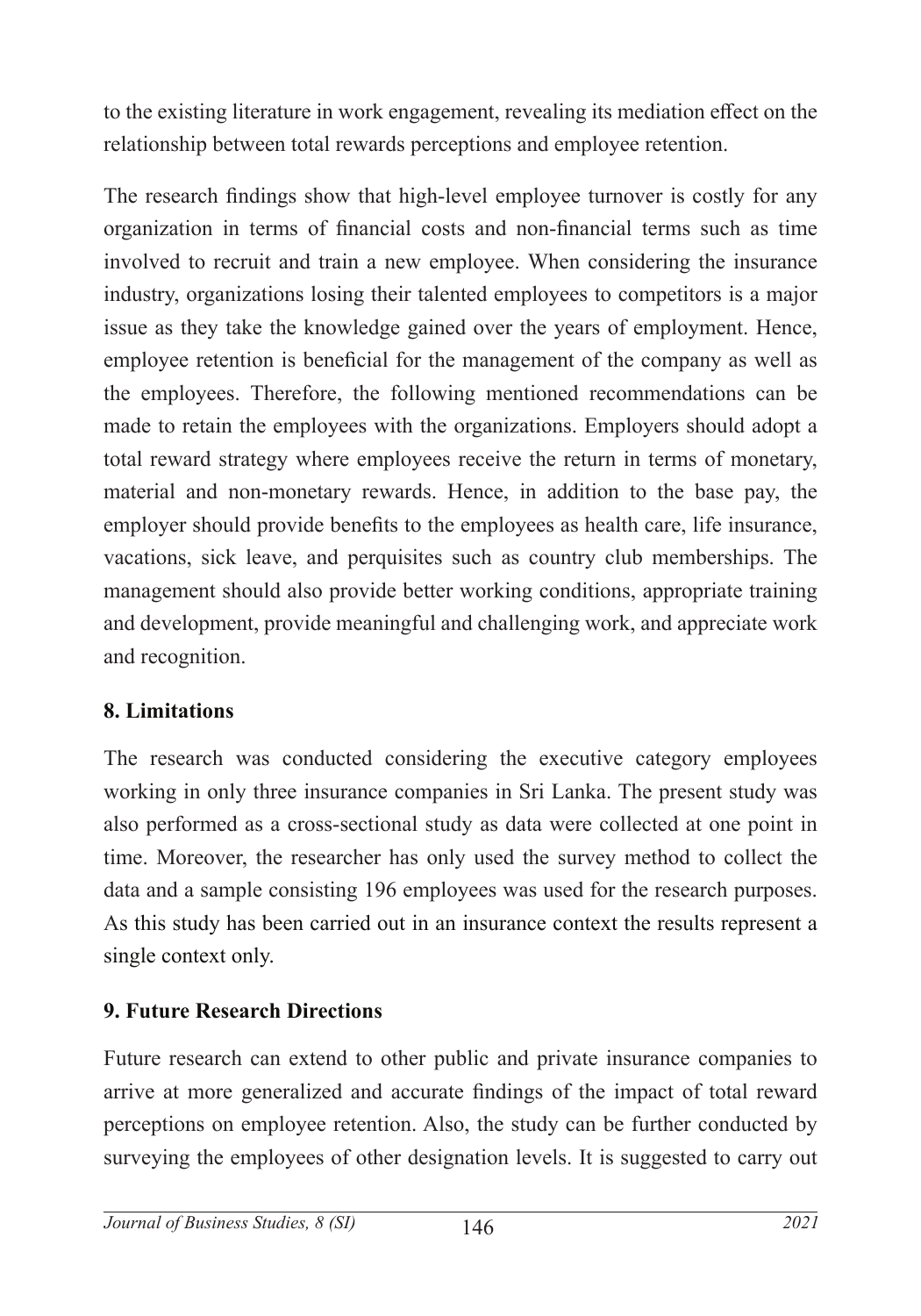longitudinal studies in the future. Researchers can use alternative measures such as open-ended interviews and gather data from employees who have resigned from the organization. Future studies can be conducted in different contexts to help the researchers understand the impact of total reward on employee retention and the mediator work engagement in other industries. Besides, studies should also involve more expansive geographical areas as well as larger sample sizes.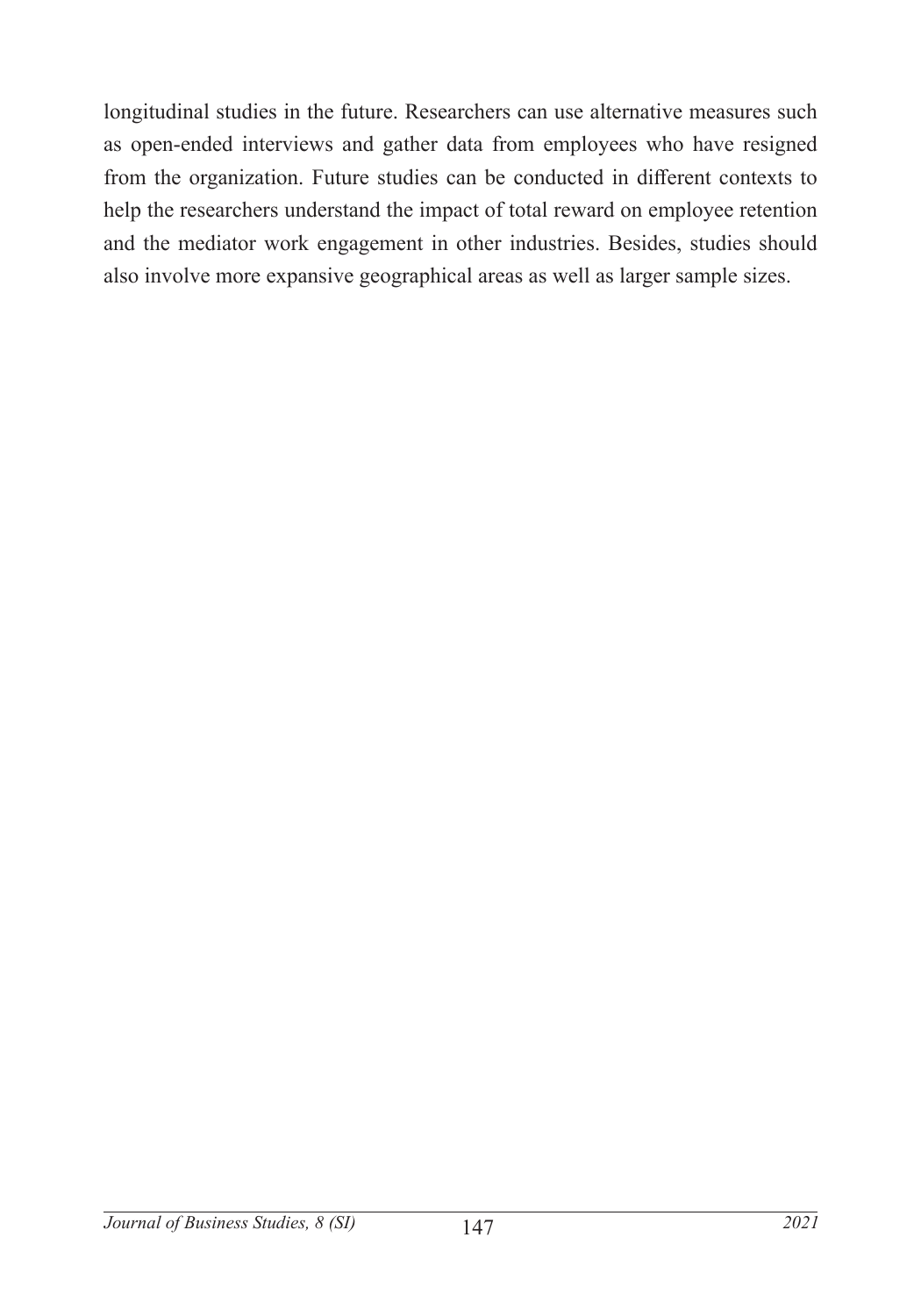#### **References :**

- Agus, A., & Selvaraj, R. (2020). The mediating role of employee commitment in the relationship between quality of work life and the intention to stay. Employee Relations: The International Journal.42(06). 1232-1248.
- Ahammad, M. F., Glaister, K. W., Weber, Y., &Tarba, S. Y. (2012). Determinants of top management retention in cross border acquisitions. In Handbook of Research on Mergers and Acquisitions. Edward Elgar Publishing, 10(2), 259–282.
- Airila, A., Hakanen, J. J., Schaufeli, W. B., Luukkonen, R., Punakallio, A., &Lusa, S. (2014). Are job and personal resources associated with work ability 10 years later? The mediating role of work engagement. Work & Stress, 28(1), 87-105.
- Akhtar, C. S., Aamir, A., Khurshid, M. A., Abro, M. M. Q., & Hussain, J. (2015). Total rewards and retention: Case study of higher education institutions in Pakistan. Procedia-Social and Behavioral Sciences, 210(2015), 251-259.
- Albrecht, S. L. (2010). Employee engagement: 10 key questions for research and practice. In S. L. Albrecht (Ed.), New horizons in management. Handbook of employee engagement: Perspectives, issues, research and practice, 3–19
- Al-sharafi, H., Hassan, M. E. M., &Alam, S. S. (2018). The Effect of Training and Career Development on Employees Retention  $\hat{a}\hat{\epsilon}$  Study on the Telecommunication Organizations in Yemen. The Journal of Social Sciences Research, 420-430.
- Arasanmi, C. N., & Krishna, A. (2019). Employer branding: perceived organisational support and employee retention–the mediating role of organisational commitment. Industrial and Commercial Training, 51(3), 174-183.
- Bansal, S. (2014), "Employee retention strategies", International Journal of Research in Management and Social Science, 22(1), 62-85.
- Barnes, D. C., & Collier, J. E. (2013). Investigating work engagement in the service environment. Journal of Services Marketing, 27(6), 485-499.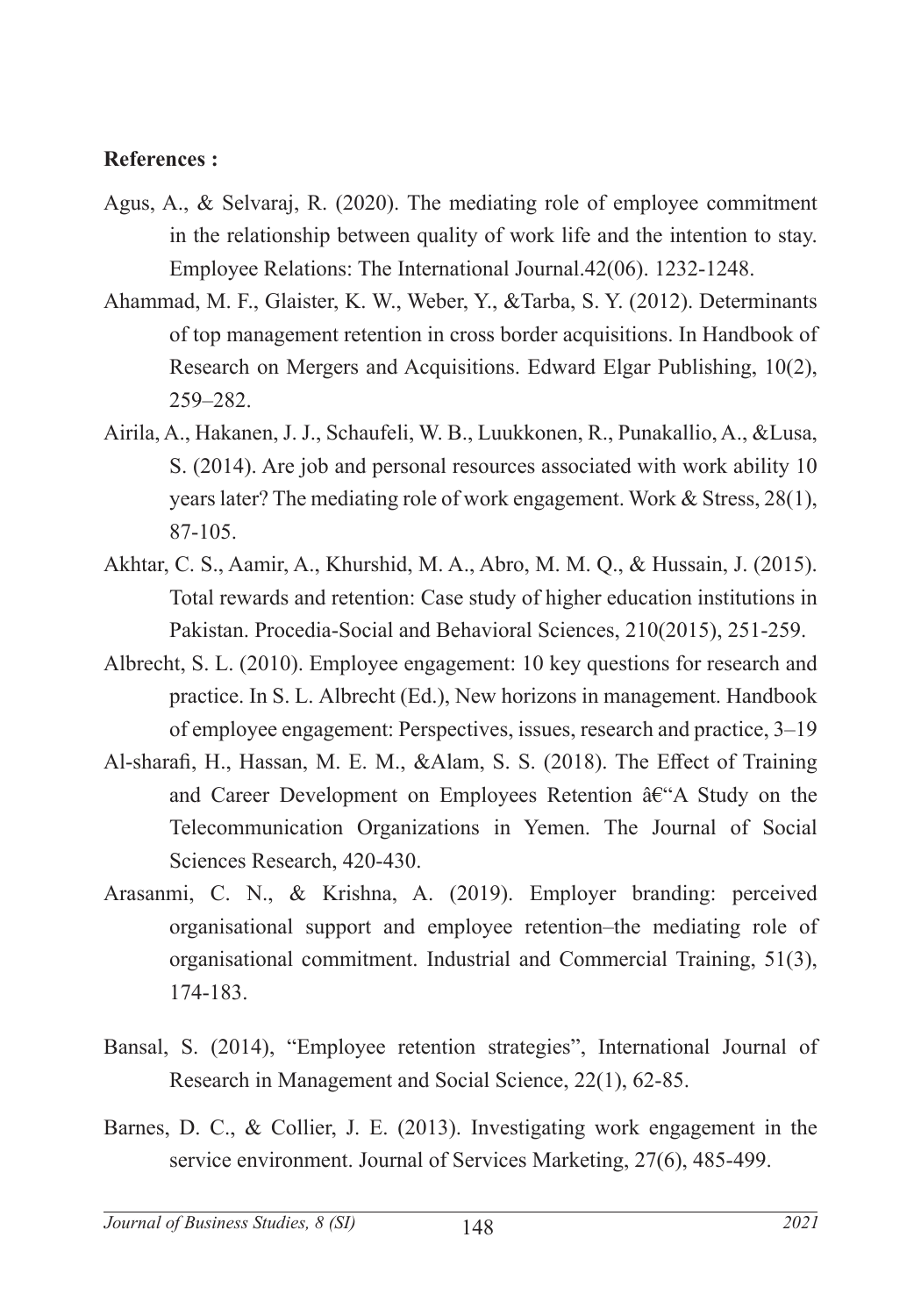- Bibi, P., Ahmad, A., & Majid, A. H. (2018). HRM practices and employee retention: The moderating effect of work environment. Applying partial least squares in tourism and hospitality research, 129-152.
- Blau, P. M. (1964). Justice in social exchange. Sociological inquiry, 34(2), 193-206.
- Chitsaz-Isfahani, A., &Boustani, H. R. (2014). Effects of talent management on employees retention: The mediate effect of organizational trust. International Journal of Academic Research in Economics and Management Sciences, 3(5), 114-135.
- Crawford, E. R., Rich, B. L., Buckman, B., & Bergeron, J. (2014). The antecedents and drivers of employee engagement. Employee engagement in theory and practice, 44(6), 57-81.
- Daly, C. J., & Dee, J. R. (2006). Greener pastures: Faculty turnover intent in urban public universities. The Journal of Higher Education, 77(5), 776-803.
- De Gieter, S., De Cooman, R., Pepermans, R., Caers, R., Du Bois, C., &Jegers, M. (2006). Identifying nurses' rewards: a qualitative categorization study in Belgium. Human Resources for health, 4(15), 1-8
- De Lange, A. H., De Witte, H., &Notelaers, G. (2008). Should I stay or should I go? Examining longitudinal relations among job resources and work engagement for stayers versus movers. Work & Stress, 22(3), 201-223.
- Dhanalakshmi, R. V., Gurunathan, K. B., & Vijayakumar, M. (2016). A study on talent management practices and its impact on employee retention in IT industry in Chennai district. Asian Journal of Research in Social Sciences and Humanities, 6(9), 916-929.
- Din, S. M. U., Abu-Bakar, A., &Regupathi, A. (2017). Does insurance promote economic growth: A comparative study of developed and emerging/ developing economies. Cogent Economics & Finance, 5(1), 1390029.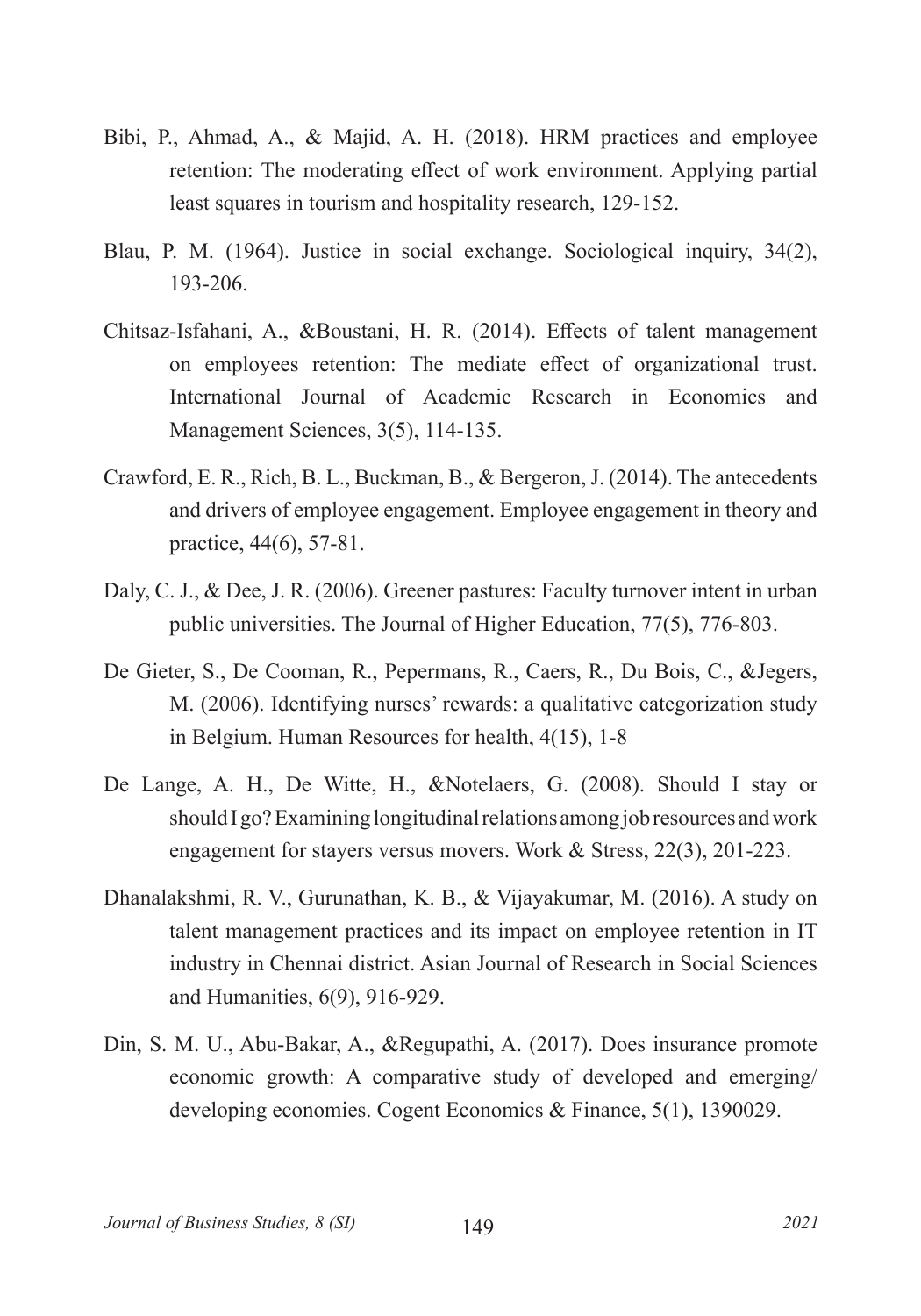- Earnest, D. R., Allen, D. G., & Landis, R. S. (2011). Mechanisms linking realistic job previews with turnover: A meta‐analytic path analysis. Personnel Psychology, 64(4), 865-897.
- Fahim, M. G. A. (2018). Strategic human resource management and public employee retention. Review of Economics and Political Science, 3 (2), 20-39.
- Field, A. (2009). Discovering statistics using SPSS:(and sex and drugs and rock'n'roll). Sage.
- Fletcher, L., Alfes, K., & Robinson, D. (2018). The relationship between perceived training and development and employee retention: the mediating role of work attitudes. The International Journal of Human Resource Management, 29(18), 2701-2728.
- Gavino, M. C., Wayne, S. J., & Erdogan, B. (2012). Discretionary and transactional human resource practices and employee outcomes: The role of perceived organizational support. Human Resource Management, 51(5), 665-686.
- Govaerts, N., Kyndt, E., Dochy, F., &Baert, H. (2011). Influence of learning and working climate on the retention of talented employees. Journal of workplace learning, 23(1), 35-55.
- Gulyani, G., & Sharma, T. (2018, December). Total rewards components and work happiness in new ventures. In Evidence-based HRM: a Global Forum for Empirical Scholarship. Emerald Publishing Limited, 6(3), 255-271.
- Heneman, R. L., &Tansky, J. W. (2002). Human resource management models for entrepreneurial opportunity: Existing knowledge and new directions. Managing people in entrepreneurial organizations, 5, 55-82.
- Hughes, J. C., & Rog, E. (2008). Talent management: A strategy for improving employee recruitment, retention and engagement within hospitality organizations. International Journal of Contemporary Hospitality Management, 20(7), 743-757.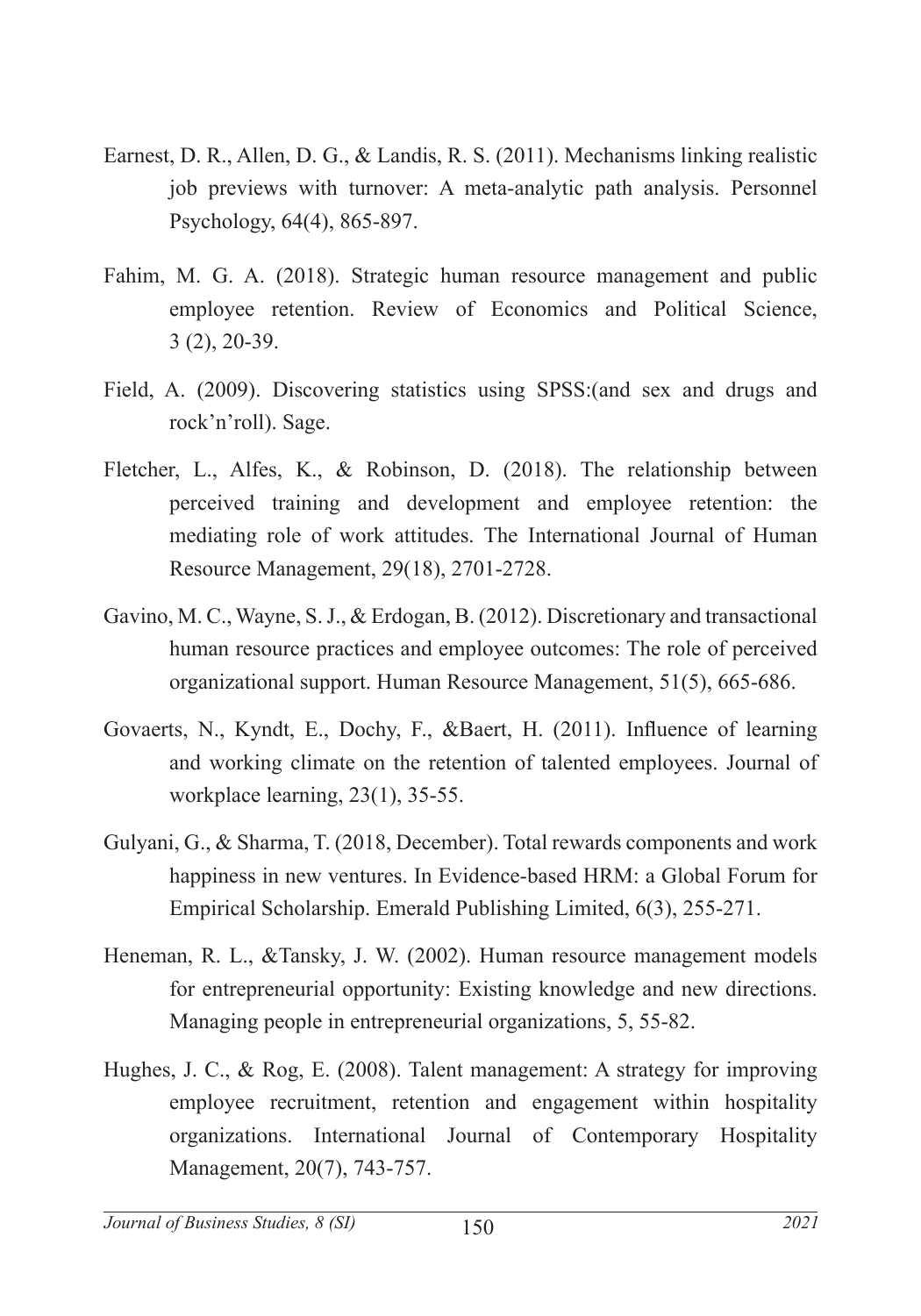- Hulkko-Nyman, K., Sarti, D., Hakonen, A., &Sweins, C. (2012). Total rewards perceptions and work engagement in elder-care organizations: findings from Finland and Italy. International Studies of Management & Organization, 42(1), 24-49.
- IRCSL Annual Report (2018). Insurance Regulatory Commission of Sri Lanka retrieved from https://ircsl.gov.lk/wp-content/uploads/2020/09/IBSL-AR-English-2018-Fullset.pdf
- Jayatilake, L. & Gamage, S K. (2017). An Investigation of the Employee Satisfaction and Organizational Commitment on Employee Job Retention in Selected Insurance Companies in Sri Lanka. International Journal of Scientific Research and Innovative Technology, 4(10), 2313-3759.
- Jiang, Z., Xiao, Q., Qi, H., & Xiao, L. (2009). Total reward strategy: A human resources management strategy going with the trend of the times. International Journal of Business and management, 4(11), 177-183.
- Juhdi, N., Pa'wan, F., &Hansaram, R. M. K. (2013). HR practices and turnover intention: the mediating roles of organizational commitment and organizational engagement in a selected region in Malaysia. The International Journal of Human Resource Management, 24(15), 3002-3019.
- Kahn, W. A. (1990). Psychological conditions of personal engagement and disengagement at work. Academy of management journal, 33(4), 692-724.
- Kim, H., & Kao, D. (2014). A meta-analysis of turnover intention predictors among US child welfare workers. Children and Youth Services Review, 47(3), 214-223.
- Krejcie, R. V., & Morgan, D. W. (1970). Determining sample size for research activities. Educational and psychological measurement, 30(3), 607-610.
- Kumar, D., & Clerk, D. (2020). Employee Retention: A Study of Indian Insurance Industry. Employee Retention: A Study of Indian Insurance Industry (June 30, 2020).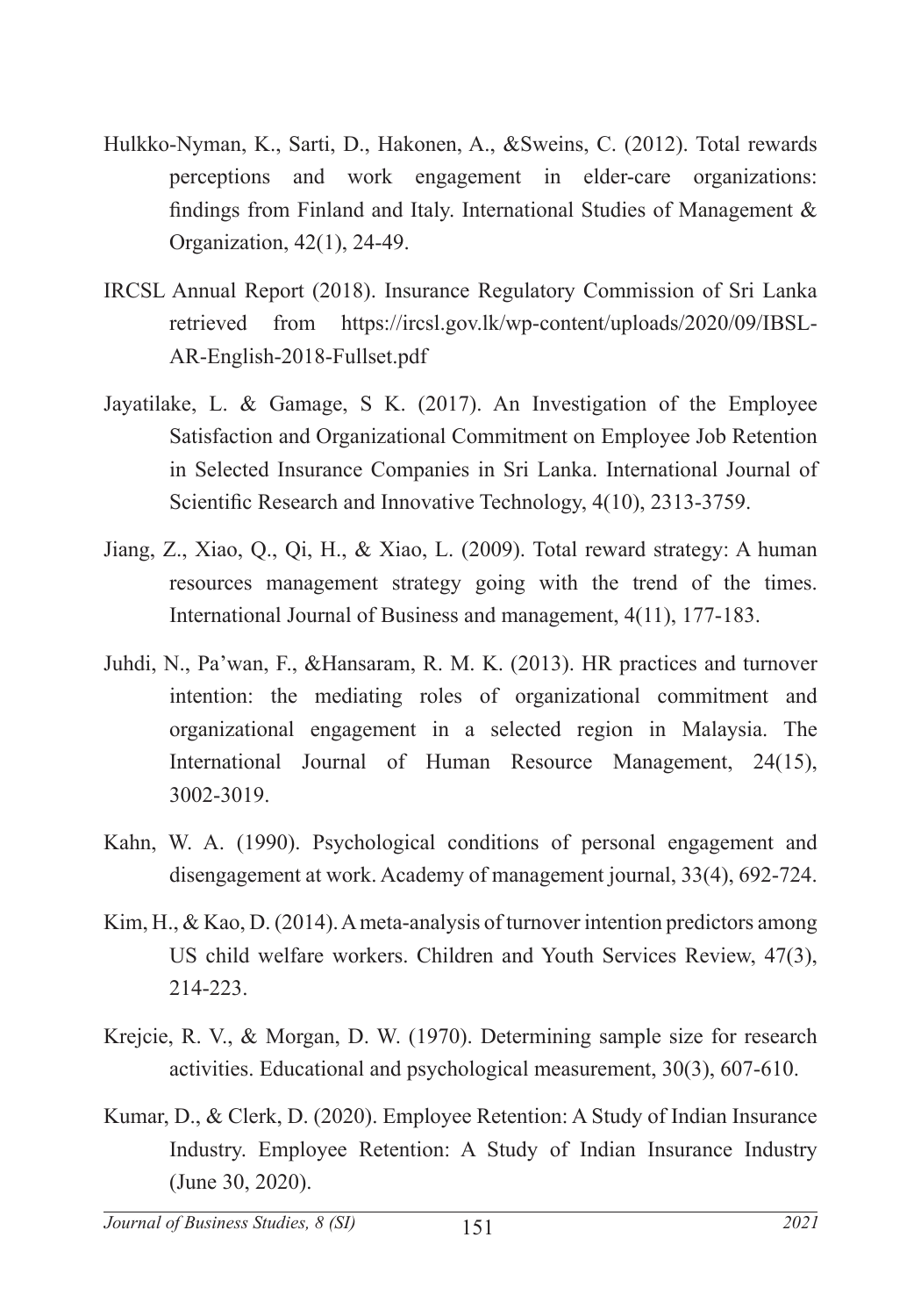- Kundu, S. C., & Lata, K. (2017). Effects of supportive work environment on employee retention. International Journal of Organizational Analysis, 25(4). 703-722.
- Malinen, S., Wright, S., & Cammock, P. (2013). What drives organizational engagement. Evidence-based HRM, 1(1), 96-108.
- Mathimaran, K. B., & Kumar, A. A., (2017). Employee retention strategies: An empirical research. Global Journal of Management and Business Research, 17(1), 17–19.
- Medcof, J. W., &Rumpel, S. (2007). High technology workers and total rewards. The Journal of High Technology Management Research, 18(1), 59-72.
- Mendis, K., Silva, D. A. C., & Mitsuhashi, I. (2009). An examination of economic impact of employee turnover and retention: special reference to the insurance industry of Sri Lanka, 39-54.
- Mohapatra, M., & Sharma, B. R. (2010). Study of employee engagement and its predictors in an Indian public sector undertaking. Global business review, 11(2), 281-301.
- Mustafa, G., & Ali, N. (2019). Rewards, autonomous motivation and turnover intention: Results from a non-Western cultural context. Cogent Business & Management, 6(1), 1676090.
- Nyambura, N., & Kamara, J. (2017). Influence of Career Development Practices on Employee Retention in Public Universities-A Case of Technical University of Kenya. Journal of Strategic Business and Change Management, 4(30), 510-522.
- O'Neal, S. (1998). The phenomenon of total rewards. The Journal of Total Rewards, 7(3), 6-18
- Paillé, P. (2013). Organizational citizenship behaviour and employee retention: how important are turnover cognitions?. The International Journal of Human Resource Management, 24(4), 768-790.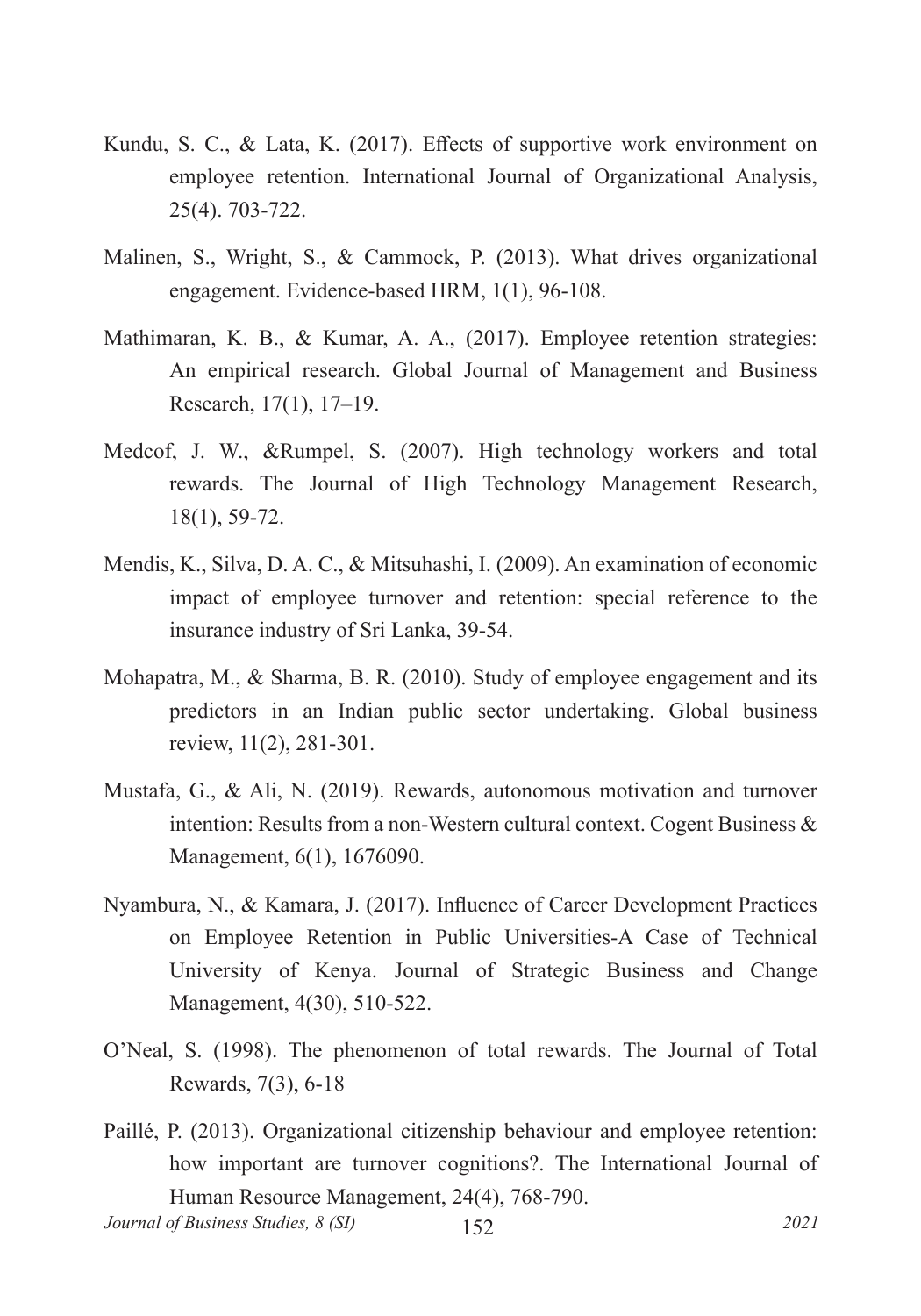- Pattanayak, S., & Chhabra, B. (2014). The impact of perceived organizational support on job satisfaction, affective commitment, turnover intentions and organizational citizenship behavior: a study of insurance sector. IJLTEMAS, 3(7), 78-87.
- Peluso, A. M., Innocenti, L., &Pilati, M. (2017, December). Pay is not everything. In Evidence-based HRM: A Global Forum for Empirical Scholarship. Emerald Publishing Limited, 5(3), 311-327
- Prabhakar, G. V., & Ram, P. (2011). Antecedent HRM practices for organizational commitment. International journal of business and social science, 2(2), 55-62.
- Pregnolato, M., Bussin, M. H., &Schlechter, A. F. (2017). Total rewards that retain: A study of demographic preferences. SA Journal of Human Resource Management, 15(1), 1-10.
- Rai, A., Ghosh, P., & Dutta, T. (2019, December). Total rewards to enhance employees' intention to stay: does perception of justice play any role?. In Evidence-based HRM: a Global Forum for Empirical Scholarship. Emerald Publishing Limited.
- Rasika, D. G. L., Sanjeewa,W.S., Perera, T (2016)Evaluating the factors influencing the Retention of Insurance Agents: A case study on Life Insurance Industry in Sri Lanka. Belihuloya, Faculty of Management Studies, Sabaragamuwa university of Sri Lanka
- Redditt, J., Gregory, A. M., & Ro, H. (2019). An examination of organizational commitment and intention to stay in the timeshare industry: variations across generations in the workplace. International Journal of Hospitality & Tourism Administration, 20(2), 206-225.
- Saks, A. M. (2006). Antecedents and consequences of employee engagement. Journal of managerial psychology, 21 (7), 600-619.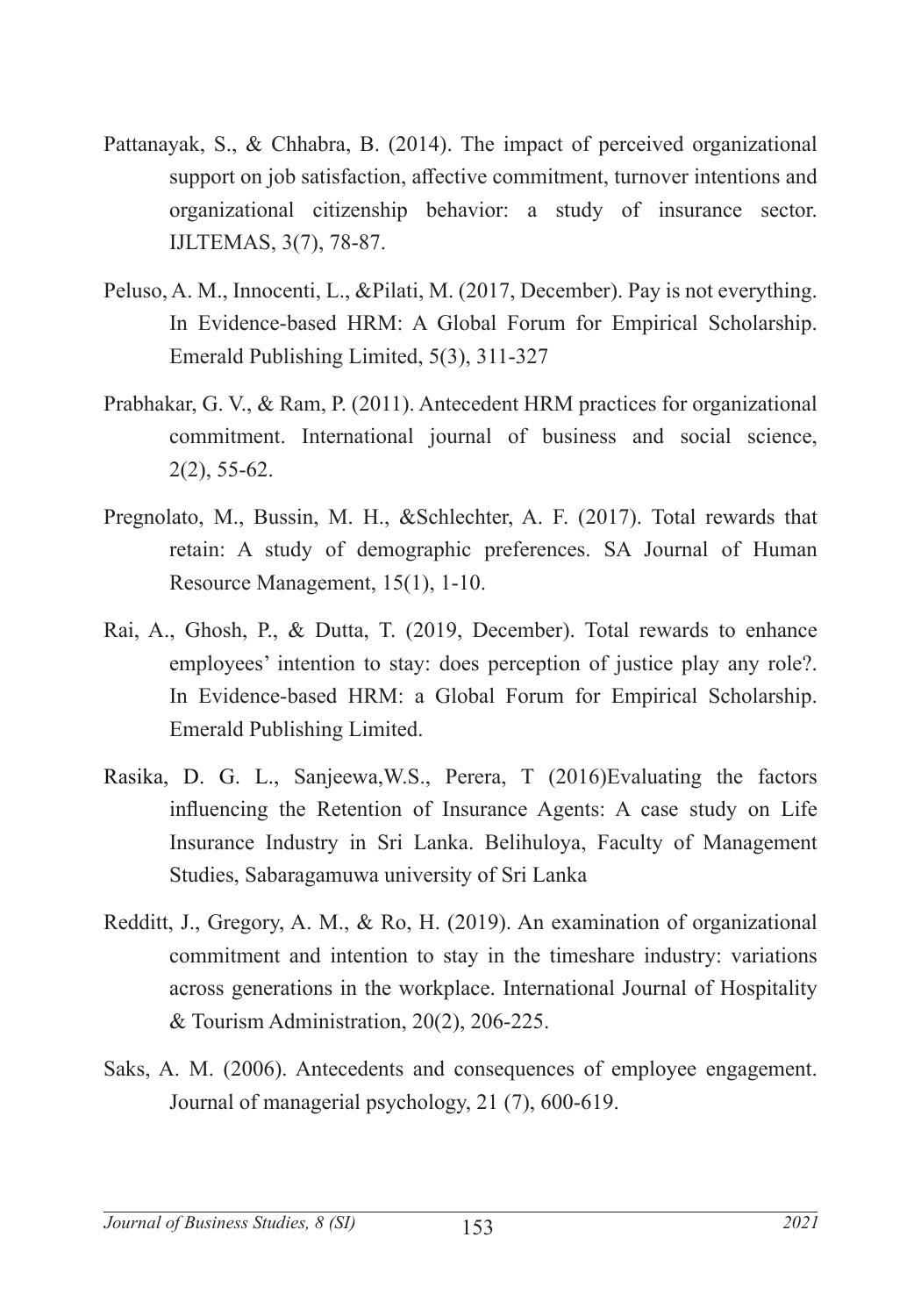- Schaufeli, W. B., Salanova, M., González-Romá, V., & Bakker, A. B. (2002). The measurement of engagement and burnout: A two sample confirmatory factor analytic approach. Journal of Happiness studies, 3(1), 71-92.
- Schaufeli, W.B. (2013). What is engagement? In C. Truss, K. Alfes, R. Delbridge, A. Shantz, & E. Soane (Eds.), Employee Engagement in Theory and Practice. London: Routledge.
- Sheehan, M. (2012). Developing managerial talent: Exploring the link between management talent and perceived performance in multinational corporations (MNCs). European Journal of Training and Development, 36(1), 66-85.
- Shuck, B., Twyford, D., Reio Jr, T. G., & Shuck, A. (2014). Human resource development practices and employee engagement: Examining the connection with employee turnover intentions. Human Resource Development Quarterly, 25(2), 239-270
- Sinha, C., & Sinha, R. (2012). Factors affecting employee retention: A comparative analysis of two organizations from heavy engineering industry. European journal of business and management, 4(3), 145-162.
- Strom, D. L., Sears, K. L., & Kelly, K. M. (2014). Work engagement: The roles of organizational justice and leadership style in predicting engagement among employees. Journal of leadership & organizational studies, 21(1), 71-82.
- Taylor, G.S., Garver, M.S. and Williams, Z. (2010), "Owner operators: employing a segmentation approach to improve retention", The International Journal of Logistics Management, 21(2), 207-229.
- Thite, M. (2010). All that glitters is not gold: Employee retention in offshored Indian information technology enabled services. Journal of Organizational Computing and Electronic Commerce, 20(1), 7-22.
- World atWork (2010), "The relative influence of total rewards elements on attraction, motivation, and retention", March, retrieved from: